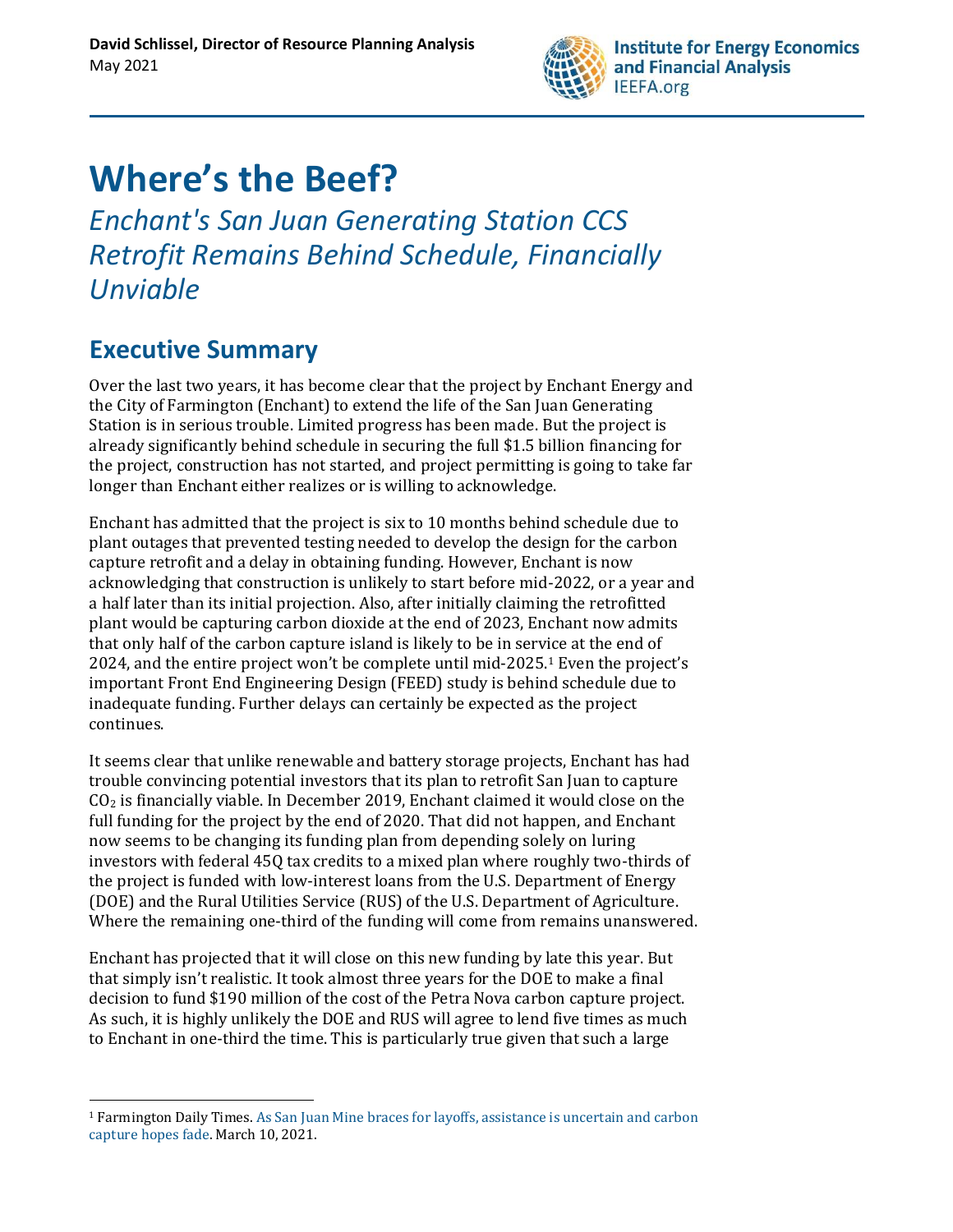degree of federal funding will trigger a potentially time-consuming review under the National Environmental Policy Act (NEPA).

It is also increasingly unclear how interested the DOE will be in funding projects such as Enchant's—that is, retrofits to older, expensive-to-run coal-fired power plants. In a recent interview, Jennifer Wilcox, the department's principal deputy assistant secretary for fossil energy, said: "It's clear that carbon capture may not make economic sense on the remaining existing fleet of coalfired power plants in the United States."<sup>2</sup>

#### **It's clear that carbon capture may not make economic sense.**

Enchant also claims that permitting for the San Juan project will be completed later this year. But that is also unrealistic. Environmental reviews are likely to take years, not months. For example, the Federal Carbon Storage Assurance Facility Enterprise (CarbonSAFE) program expects that the detailed site characterization and environmental review process through which a Class VI permit to inject  $CO<sub>2</sub>$  into underground storage will need to be obtained will take three years, including a NEPA review, and that doesn't reflect delays due to public opposition. The two pipelines that Enchant intends to build to transport the captured  $CO<sub>2</sub>$  for use in enhanced oil recovery (EOR) and to a site for underground storage will require permitting by multiple jurisdictions and include right-of-way acquisition and river crossing reviews.

Enchant's financial plan appears to be to earn roughly 20% of its revenues from selling the captured  $CO<sub>2</sub>$  for EOR, 40% from federal 45Q tax credits, and 40% from selling the electricity produced at San Juan.<sup>3</sup> However, there are serious uncertainties and risks associated with each of these revenue streams.

- How reliable will the revenues from selling the captured  $CO<sub>2</sub>$  for EOR be, given the inherent volatility of oil prices? The experience of the Petra Nova carbon capture project, which was mothballed last July due to low oil prices, belies Enchant's assertion that it will be able to secure a stable long-term revenue stream based on selling captured  $CO<sub>2</sub>$  for use in EOR in the Permian Basin.
- The federal 45Q tax credit program is simple—the number of tax credits a company receives is solely based on how much  $CO<sub>2</sub>$  it produces and captures for use in EOR or places in underground storage. To be financially viable, Enchant will have to run the aging San Juan plant much more than it has—at a projected 85% annual capacity factor vs. the 64% capacity factor the plant has averaged in recent years. Whether Enchant can operate San Juan at such a high level of performance on a consistent basis year-after-year is an open

<sup>2</sup> Washington Examiner[. Biden administration looking to capture carbon from gas and](https://www.washingtonexaminer.com/policy/biden-carbon-capture-focus-gas-industry-not-coal)  [manufacturing.](https://www.washingtonexaminer.com/policy/biden-carbon-capture-focus-gas-industry-not-coal) May 3, 2021.

<sup>3</sup> Power Finance & Risk[. Enchant test investor appetite for CCS with equity raise.](http://www.powerfinancerisk.com/Article/3948433/Enchant-tests-investor-appetite-for-CCS-with-equity-raise.html) August 27, 2020.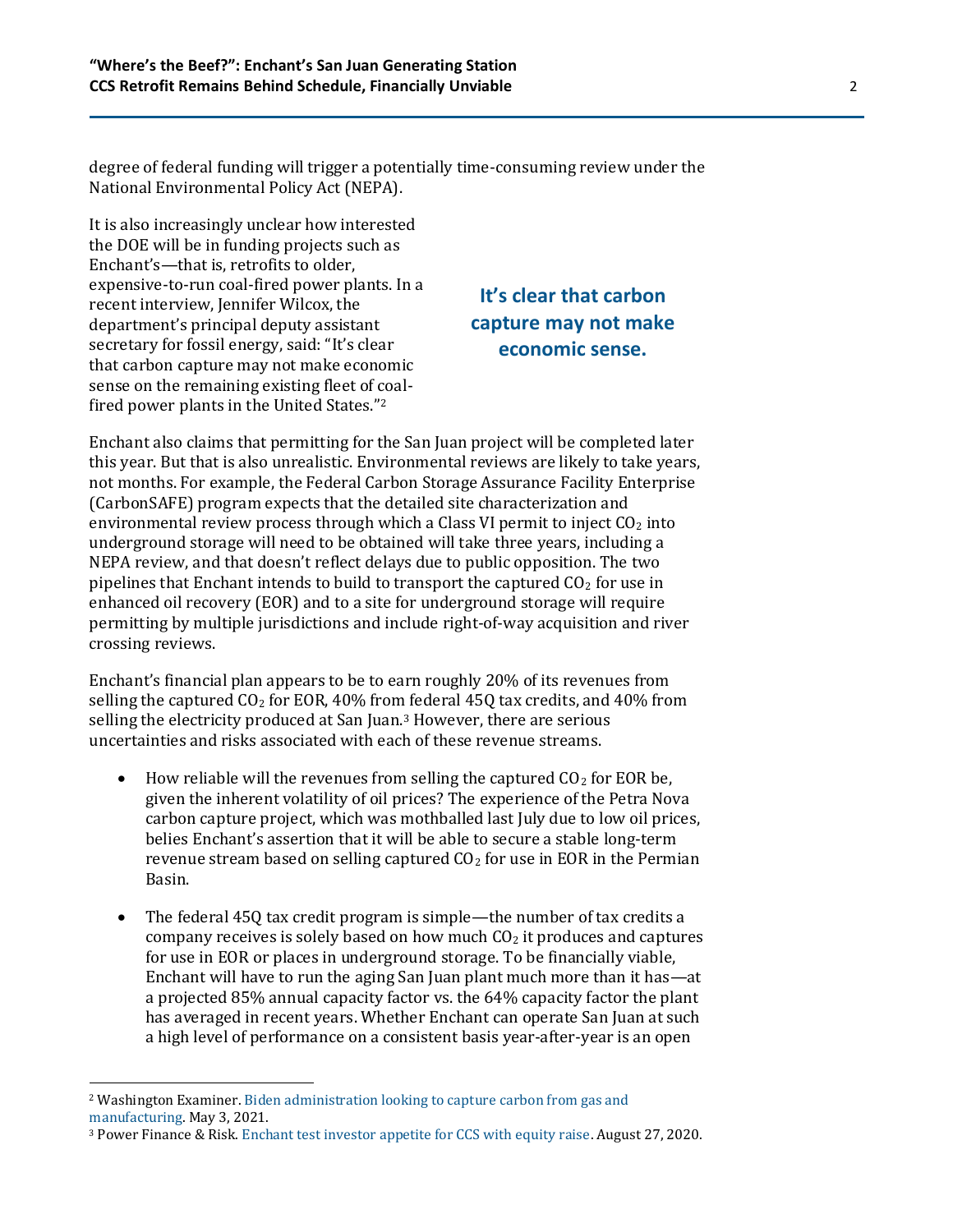and critical question. If the plant doesn't produce enough  $CO<sub>2</sub>$ , the project will fail.

- Enchant will have to capture 90% or more of the plant's  $CO<sub>2</sub>$  for the project's economics to pencil out. Enchant says that the technology it will use has been proven at the Petra Nova project, but that is simply untrue. Petra Nova only operated for three and one-third years before it was indefinitely mothballed—a far shorter time than Enchant is planning to capture  $CO<sub>2</sub>$  at San Juan. It is also unlikely Enchant can meet its 90% capture target. Based on information in NRG's March 2020 Petra Nova report to the Department of Energy, it is clear that the project's actual  $CO<sub>2</sub>$  capture rate during its three years of operation was in the range of 75%, not 90%.
- Finally, the viability of Enchant's proposed San Juan project will depend on the ability to sell the electricity produced at the plant at a price higher than the cost of generating it. It is extremely doubtful Enchant will be able to do so given that (a) the average cost of producing power at San Juan is higher than the cost of buying power through solar + storage power purchase agreements; (b) the western region of the U.S. has become increasingly dependent on low-cost renewable resources; (c) large amounts of additional renewable and battery storage resources are on the way. If Enchant cannot sell the electricity from San Juan at a profit, the project will fail. There also is uncertainty regarding the amount of transmission capacity Enchant will have access to, another factor that could limit electricity sales from the plant.

One of the most famous advertising slogans ever was in a 1984 commercial from Wendy's featuring a customer at a fast-food restaurant asking ["Where's the Beef?"](https://www.youtube.com/watch?v=U80ebi4AKgs) as a complaint about how little meat there was in her hamburger. The same question can be asked about how much progress Enchant Energy is making in its effort to acquire and convert San Juan to capture  $CO<sub>2</sub>$ . So far, mounting delays in meeting benchmarks, changing plans and unanswered questions raise serious doubts about Enchant's repeated and unsupported claims about the project and its purported benefits. It leaves us all asking, "Where's the beef?"

# **Enchant's Carbon Capture Project Already Is Significantly Behind Schedule**

Enchant's most recent Quarterly Research Performance Progress Report to the U.S. Department of Energy acknowledged that plant outages and Covid-19 have caused an estimated six- to 10-month delay in project and construction schedules.<sup>4</sup> Furthermore, Enchant stated that the project's Front End Engineering and Design (FEED) study could be delayed due to funding issues.<sup>5</sup>

<sup>4</sup> Enchant Energy[. Enchant Quarterly Research and Performance Progress Report for the Period](http://ieefa.org/wp-content/uploads/2021/05/Enchant-Energy-Quarterly-perform-Jan-2021.pdf)  October 1, 2020 – [December 31, 2020.](http://ieefa.org/wp-content/uploads/2021/05/Enchant-Energy-Quarterly-perform-Jan-2021.pdf) January 31, 2021, p. 10.

<sup>5</sup> *[Ibid](http://ieefa.org/wp-content/uploads/2021/05/Enchant-Energy-Quarterly-perform-Jan-2021.pdf)*.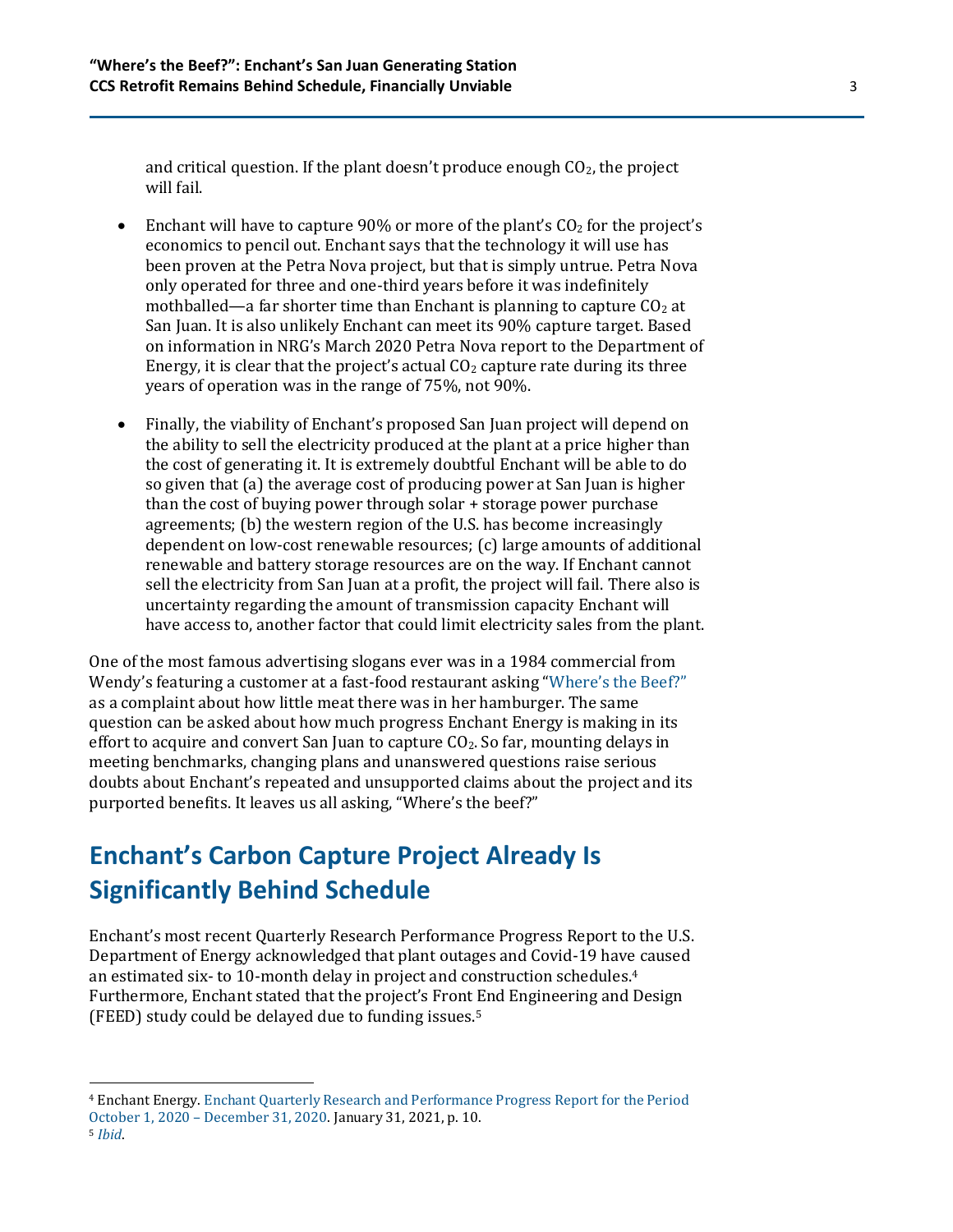In contrast to Enchant's problems, Covid-19 doesn't seem to have hindered development in the wind and solar sectors. While Enchant was blaming Covid-19 for two to six months of delays in 2020, the U.S. installed 19.2 gigawatts (GW) of new solar PV capacity and 16.9 GW of new wind capacity. According to Jigar Shah, currently head of the Loan Programs Office at the US DOE, total U.S. investments into wind and solar energy in the year were \$55 billion.<sup>6</sup>

Yet, the fact that the Enchant project is significantly behind schedule should not come as a surprise as the project has missed almost all the milestones it set out for 2020 and early 2021.

| <b>Month/Year</b>  | <b>Goals</b>                                                                                                                                                                                                                                                 |
|--------------------|--------------------------------------------------------------------------------------------------------------------------------------------------------------------------------------------------------------------------------------------------------------|
| January 2020       | - \$10-\$15 million of equity raised<br>- Management team built out<br>- CO <sub>2</sub> off-take agreement and associated transportation<br>and storage completed<br>- [New Mexico Energy Transition Act] amended to extend<br>compliance date by 12 months |
| June 2020          | - EPC [Engineering, Procurement and Construction]<br>contract finalized with Construction Consortium                                                                                                                                                         |
| July-December 2020 | - \$1.25 billion financing closed                                                                                                                                                                                                                            |
| January 2021       | - Construction of CCUS Commenced <sup>7</sup>                                                                                                                                                                                                                |

**Table 1: Enchant's December 2019 Project Goals for 2020-2021**

*Source: Enchant Energy[, Carbon Capture Utilization & Storage, Project Summary,](http://ieefa.org/wp-content/uploads/2021/05/Enchant-Energy-Presentation-2019-12-17-final.pdf) December 17, 2019.*

A review of presentations on Enchant's website from Oct. 27 and Dec. 9, 2020, reveals that the project failed to achieve almost all its milestones in 2020 and, instead, was only involved in negotiations or meetings related to these milestones:

- Initiated power off-take negotiations;
- Initiated  $CO<sub>2</sub>$  off-take and associated transportation and storage negotiations;
- Early-stage discussions for carbon storage operator;
- Initiated coal supply negotiations; and
- Initiated carbon capture island federal and New Mexico permitting.

Consequently, the project milestones for 2021 are now listed as tasks that were originally scheduled for completion in 2020 or January 2021:

<sup>6</sup> S&P Global Platts. [Investments in US clean energy to total \\$55 billion in 2020: Generate Capital.](https://www.spglobal.com/platts/en/market-insights/latest-news/electric-power/112320-investment-in-us-clean-energy-to-total-55-bil-in-2020-generate-capital) November 23, 2020.

<sup>7</sup> Enchant Energy[. Carbon Capture Utilization & Storage, Project Summary,](http://ieefa.org/wp-content/uploads/2021/05/Enchant-Energy-Presentation-2019-12-17-final.pdf) December 17, 2019.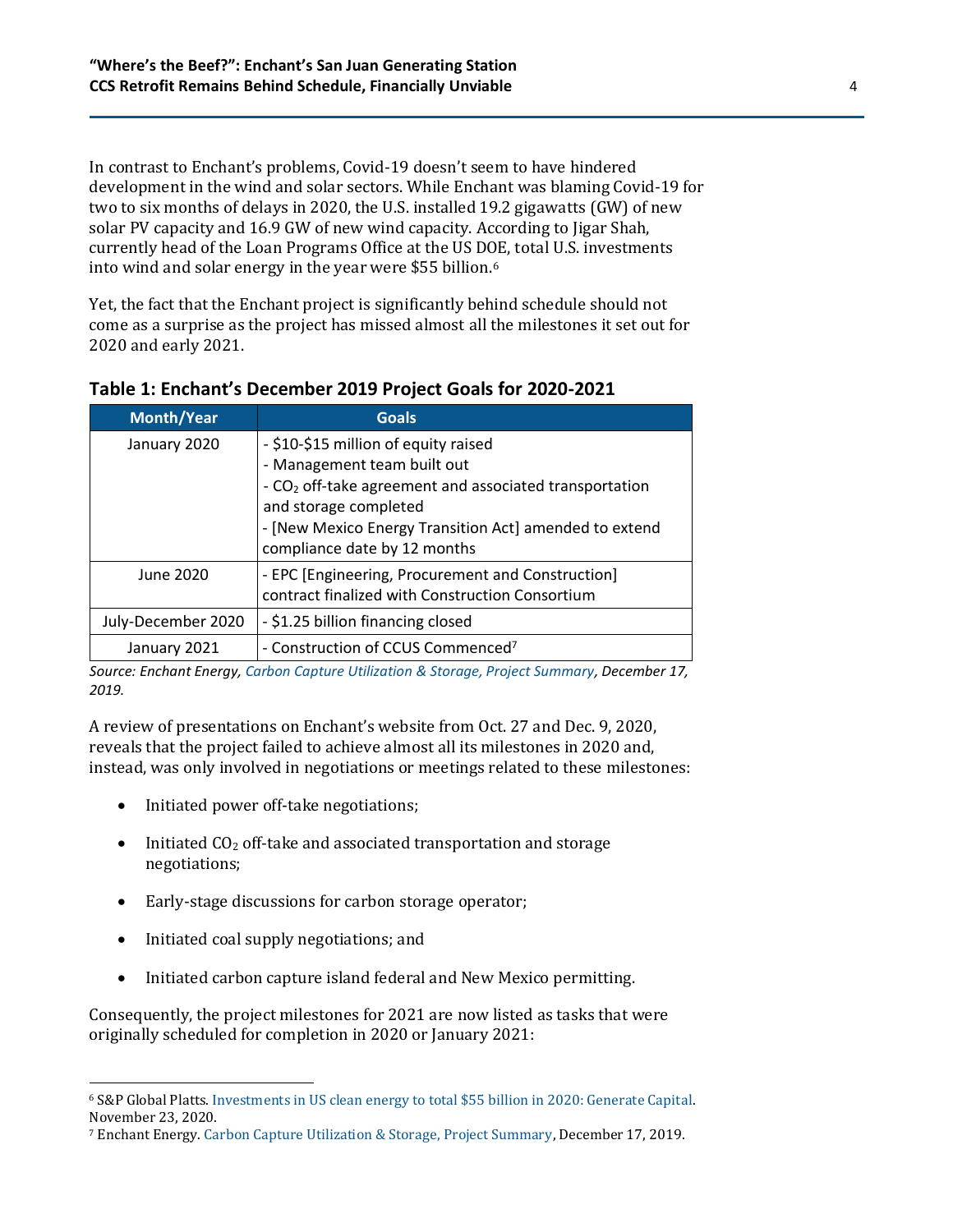- Complete power off-take,  $CO<sub>2</sub>$  offtake, and associated transportation and storage agreements;
- Complete coal supply agreement;
- Complete ownership transfer definitive agreements;
- Complete FEED study;
- Finalize EPC contract negotiations with construction consortium;
- Complete carbon capture island permitting;
- Complete project financing; and
- Commence construction of carbon capture island, if granted permission by current and former owners of San Juan. 8

Most importantly, Enchant did not and, in fact, still has not closed on the financing for the project, a task that, is now listed as scheduled to be completed in late 2021.<sup>9</sup> Nor did construction of the carbon capture facility at San Juan start in January 2021. Nor is there any evidence as to party or parties, if anyone, who will buy the  $CO<sub>2</sub>$  captured at the plant and the power generated there, and at what prices.

#### **The company now is essentially starting over on the financing front.**

Enchant's inability to meet any of its milestones underscores the project's problematic outlook. Worse, the company now is essentially starting over on the financing front, forced to seek federal support for a project the private sector clearly does not support. That process is almost certain to further delay the project. At the same time, cheaper and cleaner generation resources are coming online across the Four Corners region, undercutting Enchant's already tenuous claims about the retrofit project's viability.

<sup>8</sup> Enchant Energy/City of Farmington. [San Juan Generating Station Carbon Capture Project.](https://www.co2conference.net/wp-content/uploads/2021/01/Enchant-Energy-EOR-Carbon-Management-Workshop-Presentation-forweb.pdf)  [December 9, 2020, pp.](https://www.co2conference.net/wp-content/uploads/2021/01/Enchant-Energy-EOR-Carbon-Management-Workshop-Presentation-forweb.pdf) 21-24.

<sup>9</sup> Closing on the financing for the project is listed as occurring in late 2021 in the Oct. 27, 2020, [Carbon Capture Update,](https://www.enchantenergy.com/wp-content/uploads/2020/10/SJGS-Carbon-Capture-Update-October-27-2020.pdf) at Slide No. 22, not in the July to December 2020 period, as Enchant previously claimed in December 2019. No specific month in 2021 was provided for when Enchant now claims that construction of the Carbon Capture Island at San Juan actually will begin.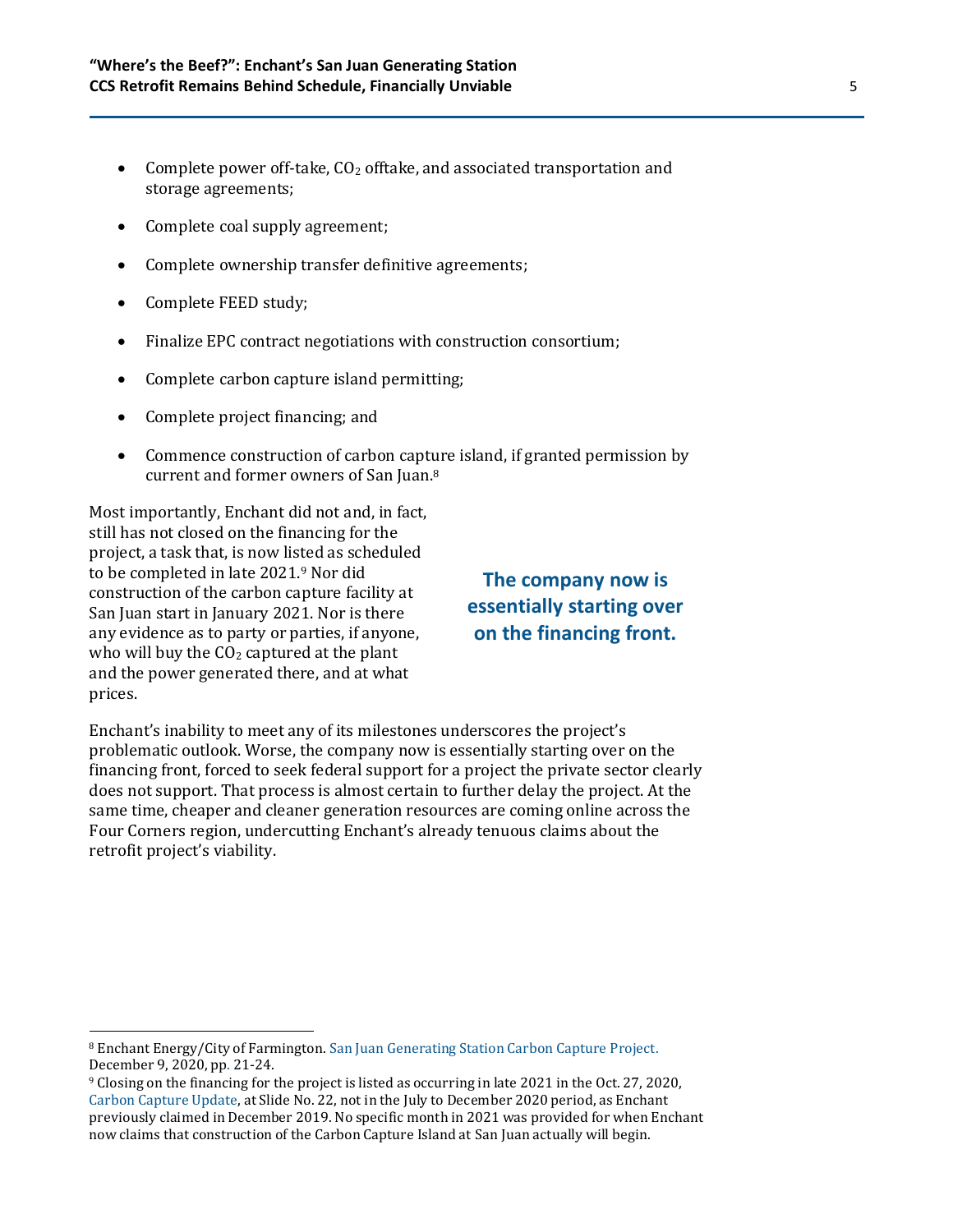#### **Where Are the Investors for Enchant's Proposal?**

Enchant's original plan was to use federal 45Q tax credits to entice equity investors to fund the proposed carbon capture project.<sup>10</sup> In fact, it announced with some fanfare in June 2020 that it had retained Bank of America as its financial advisor for raising the equity capital and had begun talks with several infrastructure funds.<sup>11</sup>

However, as Enchant reports on its own website in an article from *[Power, Finance &](http://www.powerfinancerisk.com/Article/3948433/Enchant-tests-investor-appetite-for-CCS-with-equity-raise.html)  [Risk](http://www.powerfinancerisk.com/Article/3948433/Enchant-tests-investor-appetite-for-CCS-with-equity-raise.html)*, it appears that equity investors have been skeptical about the San Juan project—especially after the indefinite mothballing of the flagship Petra Nova CCS project.<sup>12</sup>

> *Officials at private equity firms and infrastructure fund managers are interested but wary when asked about carbon capture—their funds would be at play long before tax equity – notwithstanding the recent guidance from the Internal Revenue Service (PFR, 2/20).*

*An investment banker said investments would be made on a project-byproject basis, and would be "geographically constrained" to oil-drilling hotspots.*

*"I think there is a big opportunity here, although 'cleaner coal' has been in the mix for a while and no one has really made it successful as yet," says the head of a European infrastructure fund. "Tax equity sees the 45Q as their saving grace once (if) the PTC/ITC fades, so I know a lot of the tax equity guys are getting up the curve in order to start making investments in 22/23."*

*Tax equity investors, meanwhile, have so far been reluctant to discuss coalrelated investments to capture the 45Q credits (PFR, 7/3/19, 7/2).*

*"It's a harder sell when the source of CO<sup>2</sup> is coal, compared to say ammonia or natural gas, since many banks have policies that require them not to invest in coal," said Martha Kammoun, a partner at Bracewell.*

*\* \* \* \**

*But even with the most sophisticated risk mitigation techniques in place, being among the first investors in a new technology is a bold move.*

*"The first few deals are always very difficult," says a private equity investor, recalling the early days of solar finance. "Sometimes in life, it's better to go second."<sup>13</sup>*

<sup>10</sup> Enchant Energy[. Presentation to New Mexico Senate Finance Committee.](https://www.enchantenergy.com/senate-finance-presentation/) February 4, 2020, p. 7. <sup>11</sup> Power Finance & Risk. [Enchant tests investor appetite for CCS with equity raise.](http://www.powerfinancerisk.com/Article/3948433/Enchant-tests-investor-appetite-for-CCS-with-equity-raise.html) August 27,

<sup>2020.</sup>

<sup>12</sup> *[Ibid](https://www.enchantenergy.com/enchant-tests-investor-appetite-for-ccs-with-equity-raise/)*.

<sup>13</sup> *[Ibid](https://www.enchantenergy.com/enchant-tests-investor-appetite-for-ccs-with-equity-raise/)*.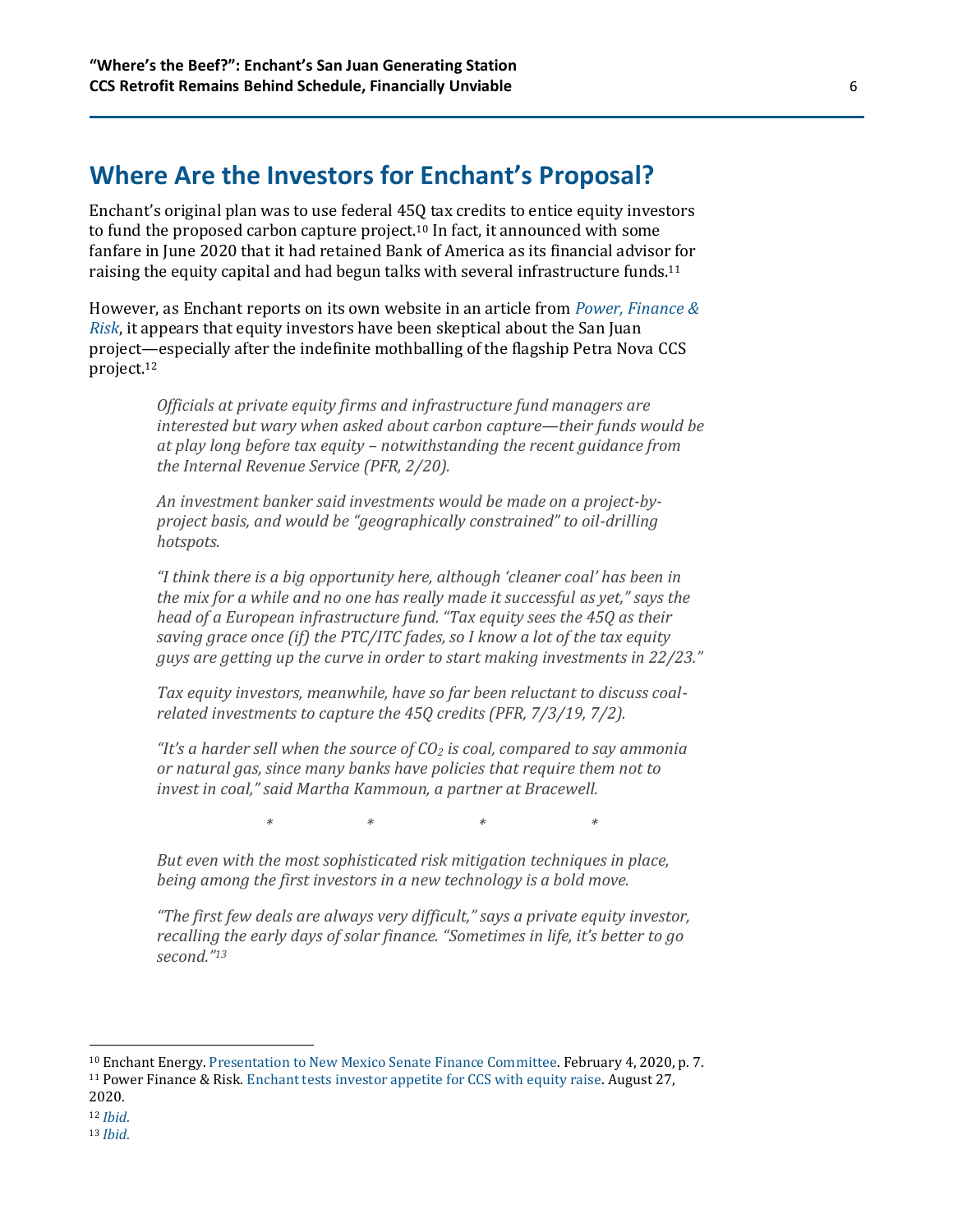Enchant's failure to attract the private investment on which it was initially relying stands in stark contrast to the estimated \$55 billion that was invested in wind and solar energy the U.S. in 2020.<sup>14</sup> Clearly, investors are attracted to well thoughtthrough, low-risk projects with proven technologies—all of which Enchant's San Juan project is not.

Without private financing, it now appears as though Enchant has decided to turn to taxpayers and the federal government to fund the speculative venture. According to an October presentation, Enchant is seeking just under \$1 billion of its currently estimated \$1.5 billion project cost from the DOE and the Rural Utilities Service of the U.S. Department of Agriculture in an unspoken admission that private investors are unlikely to provide the funding needed to build such a risky project. Enchant said in its presentation that it is seeking \$906 million of this federal support in the form of low-cost loans from the DOE, with another \$90.3 million coming from the RUS. 15 This funding would pay for the cost of the planned carbon capture island at San Juan, deferred maintenance and the CO<sup>2</sup> pipeline. Enchant has not indicated how it will secure the remaining \$500 million needed to build the project. And as at other projects employing new technologies, the actual costs of building and running Enchant's carbon-capture project are likely to be much higher than currently estimated.

There are a couple of serious problems with Enchant's new financing plan:

- 1. At a minimum, it already is taking longer to close on the financing for the project, meaning the start of construction will continue to be delayed.
- 2. It is likely that the DOE and RUS reviews of Enchant's project will be significantly extended by the need to conduct required environmental reviews under the National Environmental Policy Act (NEPA). NEPA reviews can take years, especially, if, as can be expected here, the proposed federal funding is challenged by community and environmental groups opposed to the carbon capture project.

**There are significant questions as to how Enchant will finance the retrofit project.**

For example, the DOE announced a cooperative agreement to fund \$190 million of the cost of the Petra Nova project in June 2010. However, the DOE did not make a final decision to provide funding for the project until May 2013 after a NEPA review had been completed. Given that Enchant is asking for nearly five times as much funding, it is highly unlikely that the review can be completed in one-third of the time. It simply is not realistic to expect

<sup>14</sup> S&P Global Platts. [Investment in US clean energy to total \\$55 billion in 2020: Generate Capital.](https://www.spglobal.com/platts/en/market-insights/latest-news/electric-power/112320-investment-in-us-clean-energy-to-total-55-bil-in-2020-generate-capital#:~:text=Houston%20%E2%80%94%20US%20investment%20into%20wind,20.)  November 23, 2020.

<sup>15</sup> Enchant Energy/City of Farmington*, [op. cit.](https://www.co2conference.net/wp-content/uploads/2021/01/Enchant-Energy-EOR-Carbon-Management-Workshop-Presentation-forweb.pdf)*, p. 22.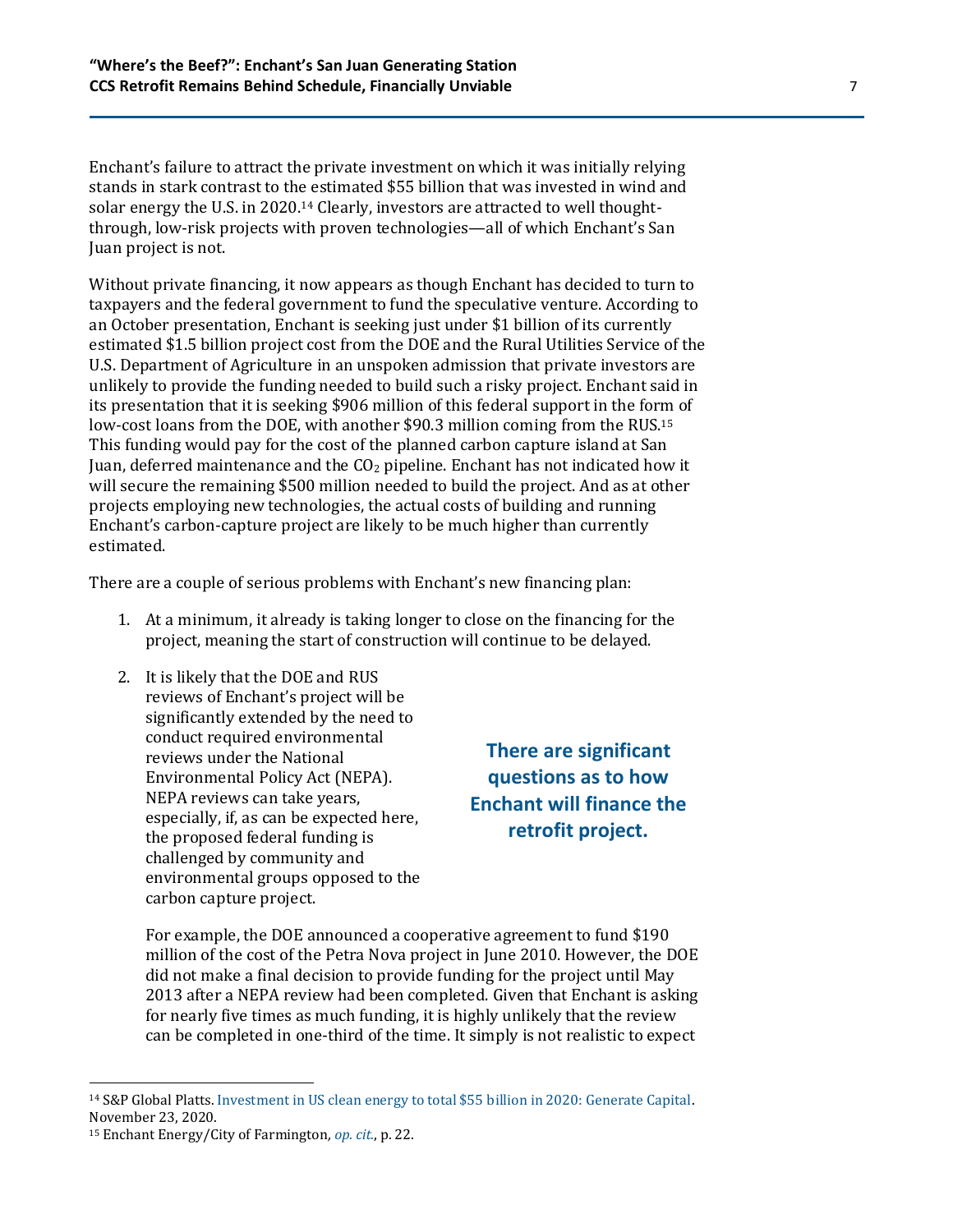that closing on the funding and starting construction will happen in 2021 or any time soon.

3. Changing from private equity financing to governmental funding will shift all, or at least most, of the significant project risks (that is, the project will be more expensive to build, will not operate as Enchant now claims or will be more expensive to capture  $CO<sub>2</sub>$ ) from private investors to taxpayers who will have to bear any losses.

Bottom line, there are significant questions as to how Enchant will finance the retrofit project, and when financing will close. Additional delays in closing on the financing almost certainly will further delay the start and the completion of construction.

# **Permitting of the Carbon Capture Project Is Likely to Take Significantly Longer Than Enchant Has Claimed**

Enchant has said it expects permitting of the San Juan project will be completed later this year.<sup>16</sup> But completing permitting that quickly is overly optimistic, even Pollyanna-ish, considering the number of permits the project will need, some of which are in multiple jurisdictions; the very early stage of Enchant's permitting efforts; and the fact that the permitting of the project will need to allow for public participation, which could result in additional delays resulting from significant opposition.

The language in Enchant's December 9, 2020, presentation describing its permitting activities in 2020 shows how little progress was made through the end of last year, when Enchant had not even submitted its necessary permit applications. Among the "successes" mentioned by Enchant were kick-off and pre-application meetings to introduce the project and subsequent meetings with permitting agencies to discuss plans, as well as the development of supporting documentation for the project.<sup>17</sup>

In addition to the NEPA review that the DOE and RUS will have to conduct, the following other environmental and right-of-way reviews are almost certain to be required.

• Enchant's proposed site for sequestering the  $CO<sub>2</sub>$  captured at San Juan is a natural gas well on New Mexico State Highway 574, approximately 25 miles northeast of San Juan. The San Juan project is at the very start of site characterization to determine if the Entrada Formation would be acceptable for long term sequestration of  $CO<sub>2</sub>$ . This analysis will be conducted by the New Mexico Institute of Mining and Technology (NM Tech), which has been given the largest share of the Enchant funding under the Federal Carbon Storage Assurance Facility Enterprise (CarbonSAFE) initiative.

<sup>16</sup> *[Ibid](https://www.co2conference.net/wp-content/uploads/2021/01/Enchant-Energy-EOR-Carbon-Management-Workshop-Presentation-forweb.pdf)*.

<sup>17</sup> Enchant Energy/City of Farmington, *[op. cit.](https://www.co2conference.net/wp-content/uploads/2021/01/Enchant-Energy-EOR-Carbon-Management-Workshop-Presentation-forweb.pdf)*, pp. 21-24.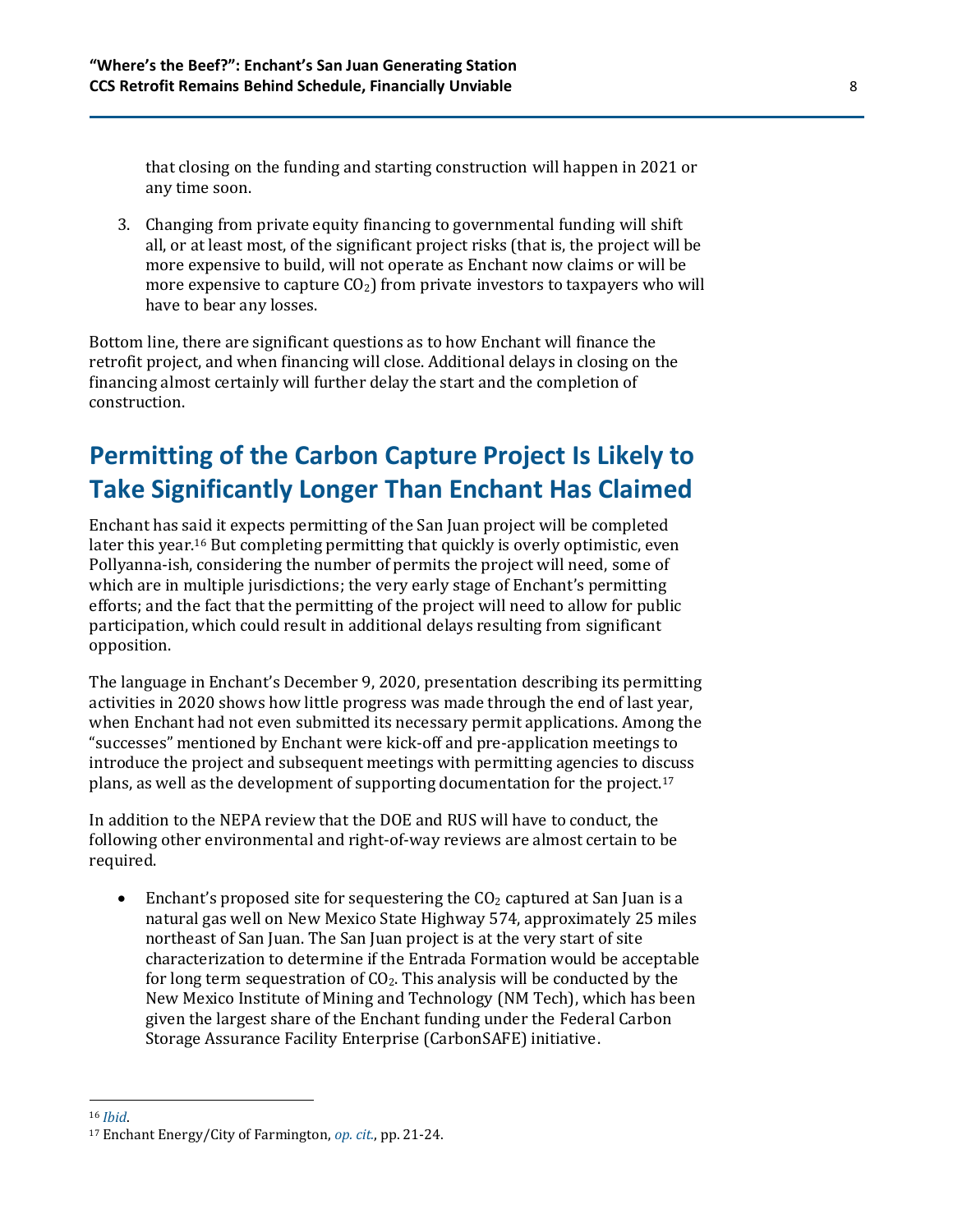- Enchant's plan to store the  $CO<sub>2</sub>$  underground will require a Class VI permit from the U.S. Environmental Protection Agency (EPA) which will have to conduct a NEPA review as part of the Site Characterization and  $CO<sub>2</sub>$  Capture Assessment under CarbonSAFE. <sup>18</sup> Pursuant to the EPA's Class VI regulations for underground  $CO<sub>2</sub>$  injection, permit applicants must:
	- Provide extensive information about the local and regional geology and hydrogeology of the proposed site.
	- Develop and submit information on the region that may be affected by the injection of  $CO<sub>2</sub>$  and the leakage risks that might impact the quality of underground sources of drinking water.
	- Submit proposed schematics and construction procedures for the injection well.
	- Submit a proposed pre-operational formation and well testing program.
	- Develop and implement a comprehensive testing and monitoring plan.
	- Submit a plan to plug the injection well in a manner that protects underground sources of drinking water.
	- Submit a Post-Injection Site Care (PISC) and Site Closure Plan that outlines the proposed post-injection monitoring strategies and how nonendangerment of underground sources of drinking water will be ensured during the PISC phase.
	- Develop and maintain an Emergency and Remedial Response Plan that describes actions to be taken to address events that could potentially endanger underground sources of drinking water during the construction, operation and PISC phases.
	- Submit information to demonstrate that they have the financial responsibility to fund corrective actions, injection well plugging, PISC and site closure, and emergency and remedials responses.<sup>19</sup>

At meetings with the U.S. Department of Energy's National Energy Technology Laboratory on August 17-19, 2020, William Ampomah, a Research Engineer/Section Head at PRRC/New Mexico Tech, indicated that while there is interest in deploying CCS technology to continue operating San Juan and that the geology within the San Juan basin has favorable and significant storage capacity, there are some "Gaps/Challenges/Hurdles" for the proposal.

<sup>18</sup> U.S. Department of Energy. [Carbon Storage Assurance Facility](https://netl.doe.gov/sites/default/files/2020-07/CarbonSAFE-Infographic-July-2020.pdf) Enterprise (CarbonSAFE). July 2020.

<sup>19</sup> San Juan Basin CarbonSAFE[. About this Project.](https://www.sanjuancarbonsafe.org/)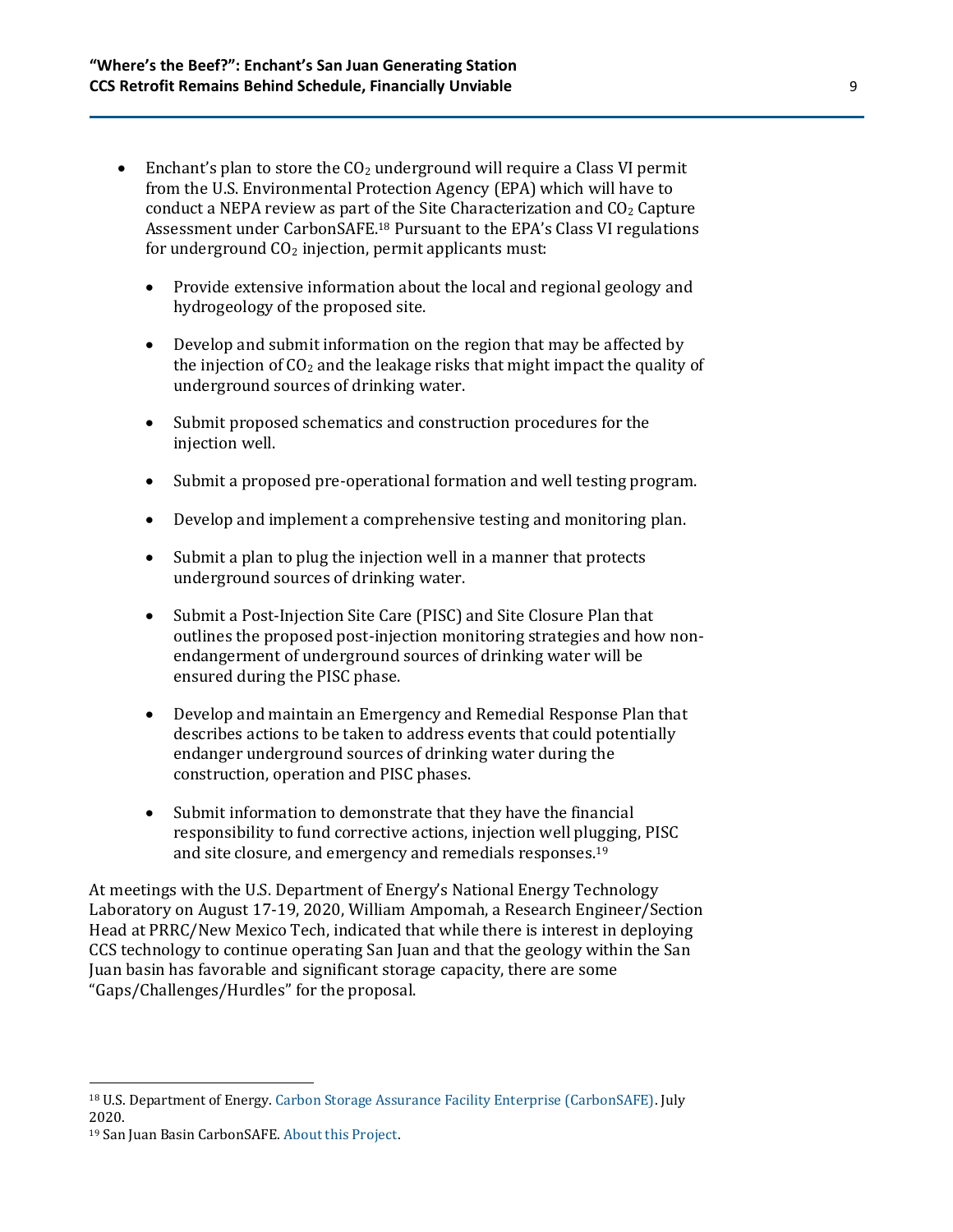# **Gaps/Challenges/Hurdles**

- Availability of adequate data in the area such as 3D surface seismic is challenging
- Potential permit challenges
- Sparse well data penetrating through Entrada which is our main target saline reservoir

*Source: William Ampomah. [San Juan Basin CarbonSAFE Phase III: Ensuring Safe Subsurface](https://netl.doe.gov/sites/default/files/netl-file/20CCUS_Ampomah.pdf)  Storage of CO<sup>2</sup> [in Saline Reservoirs.](https://netl.doe.gov/sites/default/files/netl-file/20CCUS_Ampomah.pdf) August 17, 2020, p. 22.*

Ampomah's presentation also mentioned that "New Mexico does not have a precedent for Class VI  $CO<sub>2</sub>$  injection so issues of pore space and mineral rights may arise." However, he expressed confidence that the team's expertise from previous CarbonSAFE projects, regional partnerships and industry would overcome any potential barriers.<sup>20</sup>

Other CarbonSAFE projects and carbon capture/sequestration projects have had to undergo NEPA reviews similar to the one that can be expected at San Juan. These include the Petra Nova project at the W.A. Parish Coal Plant, the Lake Charles CCS Project, the FutureGen 2.0 Project and the Kemper County IGCC Project.<sup>21</sup> Other carbon capture projects currently being funded under CarbonSAFE are undergoing similar reviews.

NEPA review, including the preparation of an environmental impact statement (EIS) under CarbonSAFE, is expected to take three years. However, Enchant's proposal may take longer because there already is organized public opposition to the project. It also is unclear exactly how far along Enchant is in developing the necessary information it must submit to the EPA and whether it will have the financial resources to fund all of the activities required under the EPA's Class VI regulations.

In addition, the project is proposing two multi-jurisdictional pipelines—one from San Juan to the Cortez pipeline and a second to the underground storage site. Both pipelines will require right-of-way acquisition and river crossing reviews with oversight by the Department of the Interior with Bureau of Land Management and Bureau of Indian Affairs involvement, as well as private and state land crossings.

• The current owners of San Juan are planning to shut down the mine in June. Enchant proposes to reopen the mine after completing a major modification of San Juan and adding two long pipelines. For this reason, the Department of the Interior's Office of Surface Mining Reclamation and Enforcement

<sup>20</sup> William Ampomah. [San Juan Basin CarbonSAFE Phase III: Ensuring Safe Subsurface Storage of](https://netl.doe.gov/sites/default/files/netl-file/20CCUS_Ampomah.pdf)  CO<sup>2</sup> [in Saline Reservoirs.](https://netl.doe.gov/sites/default/files/netl-file/20CCUS_Ampomah.pdf) August 17, 2020, p. 14.

<sup>21</sup> National Energy Technology Laboratory[. Environmental Impact Statements.](https://netl.doe.gov/library/eis)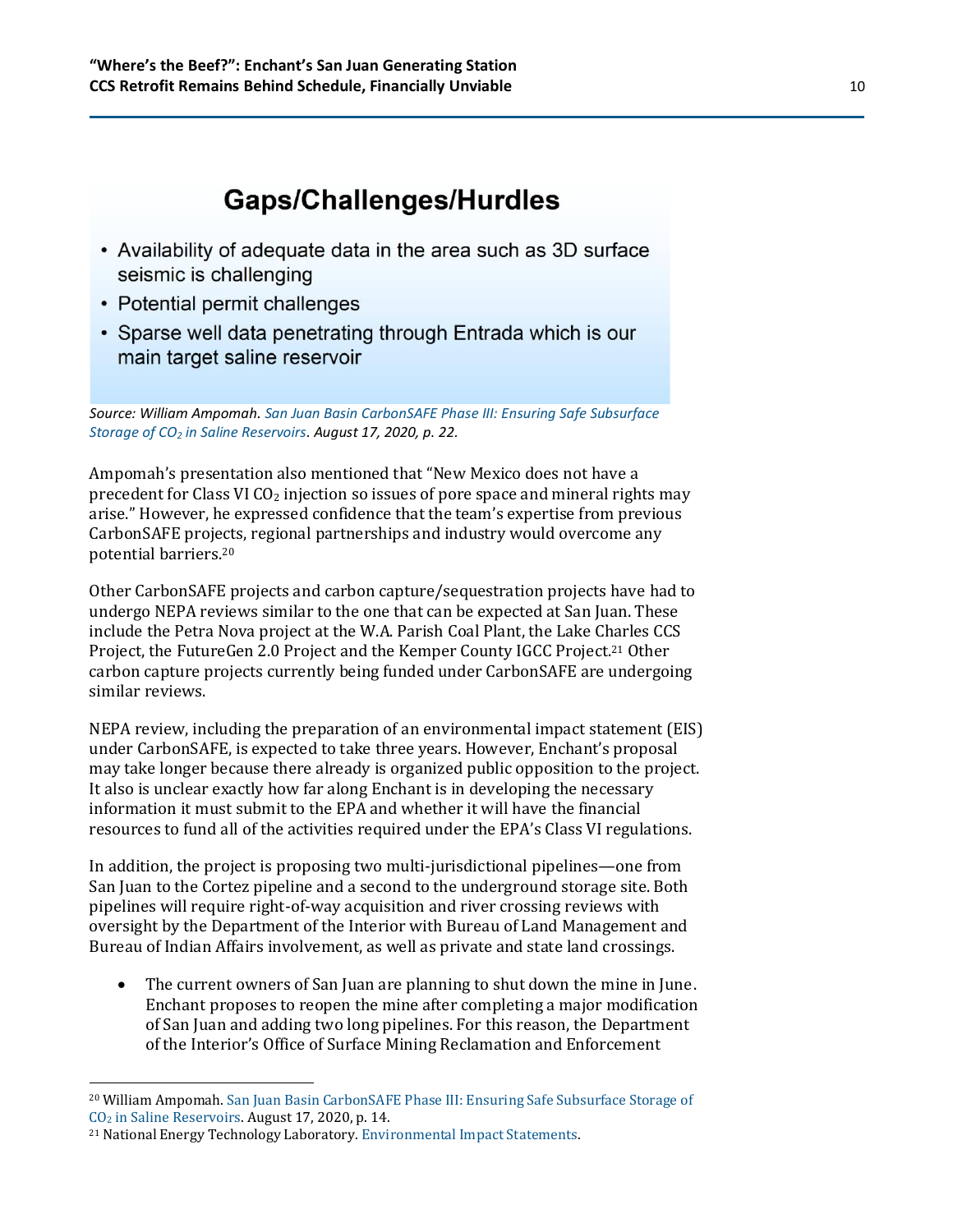(OSMRE) must conduct a new or amended EIS for the San Juan Deep Lease Extension to include the retrofitting San Juan for carbon capture. The use of the captured  $CO<sub>2</sub>$  for EOR, and geologic storage also were not part of OSMRE's 2018 EIS for the Deep Lease Extension.

• The plant's operating air permit from the New Mexico Environment Department must be renewed if the plant is going to continue operations beyond 2022 if modifications are made to San Juan outside existing permits. In addition, investment in and installation of selective catalytic reduction for pollution controls could be required to comply with the Federal Regional Haze Program under the Clean Air Act for San Juan.

Enchant clearly has a lot to accomplish before the San Juan plant can be retrofitted and operated with carbon capture. It simply is not realistic to expect that this can be accomplished without significant delays to Enchant's planned start of operations in 2024 or 2025. The CarbonSAFE initiative and environmental reviews on their own are likely to take through mid-2024, at least, and that's if everything goes right and there is no opposition, which is highly unlikely.

**Enchant clearly has a lot to accomplish before the San Juan plant can be retrofitted and operated with carbon capture.**

# **There Is No Evidence Enchant Will Be Able To Find Long Term Buyers for the Power From San Juan**

Enchant has claimed that 34% of the power off-take from San Juan is "committed."<sup>22</sup> Although this is technically correct, it also is misleading. That 34% represents the power needed to run the carbon capture island plus Farmington's share of the power produced by San Juan. There has been no evidence that any other party has committed to buying any of the remaining 550 megawatts (MW) of power the plant generates. So, the question of who will buy the power generated at San Juan, and at what prices, remains unanswered. This is critical because Enchant has estimated that it will earn about 40% of its revenues from the sale of electricity.<sup>23</sup>

We have argued in past reports that Enchant will find it difficult, if not impossible, to find outside buyers for the power from San Juan because the cost of power from the plant already is very expensive and the cost of alternatives such as solar and battery storage already are low and likely to decline even further in coming years. Recent evidence confirms this conclusion.

Enchant submitted at least two proposals in response to PNM's Replacement Resource RFP—for 75 MW and 125 MW of power from San Juan. <sup>24</sup> Neither proposal

<sup>22</sup> Enchant Energy/City of Farmington*, [op. cit.](https://www.co2conference.net/wp-content/uploads/2021/01/Enchant-Energy-EOR-Carbon-Management-Workshop-Presentation-forweb.pdf)*, p. 21.

<sup>23</sup> [Power](https://www.enchantenergy.com/enchant-tests-investor-appetite-for-ccs-with-equity-raise/) Finance & Risk, *[op. cit.](http://www.powerfinancerisk.com/Article/3948433/Enchant-tests-investor-appetite-for-CCS-with-equity-raise.html)*

<sup>24</sup> Enchant Energy/City of Farmington*, [op. cit.](https://www.co2conference.net/wp-content/uploads/2021/01/Enchant-Energy-EOR-Carbon-Management-Workshop-Presentation-forweb.pdf)*, p. 21.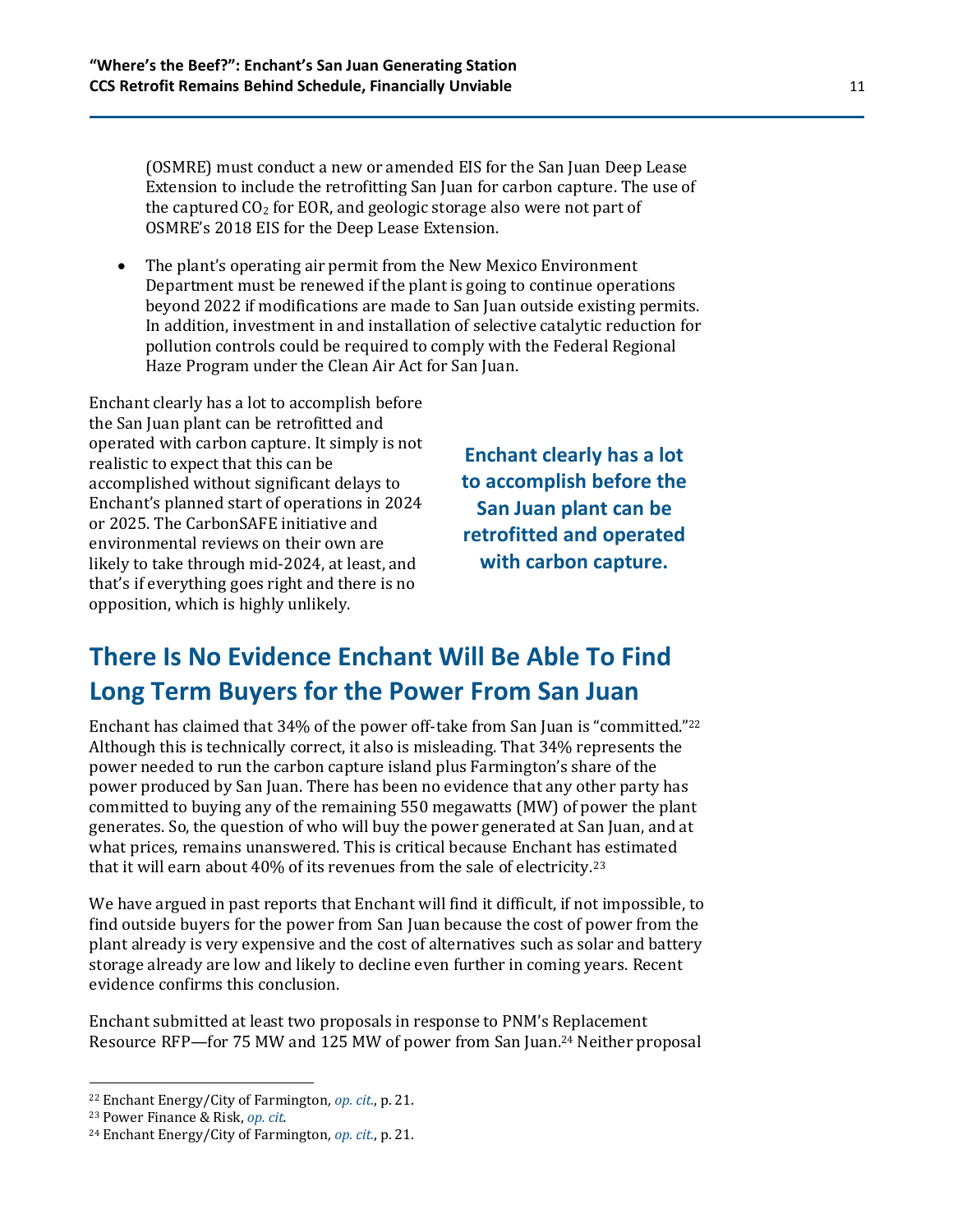was accepted by PNM. The reason is clear: The cost of generating power at San Juan will be much higher than the prices PNM will have to pay for the power from renewable resources, as can be seen in Figure 1.

#### **Figure 1: The Recent Cost of Power from San Juan vs. Recent Solar Storage (Power Purchase Agreements (PPAs) and Energy Storage Agreements (ESAs) Signed by PNM or Proposed by the Company for New Mexico PRC Approval**



*Sources: San Juan O&M costs are from PNM's FERC Form 1 Filings for 2018-2020. The average costs of the solar+ storage PPAs are taken from the Direct Testimony of PNM Witness Thomas Fallgren in NM PRC Cases Nos. 20-00182-UT and 21-00083-UT.*

Figure 1 shows the significant decline in prices in the solar and storage PPAs just in the last two years.

Moreover, the cost differential between San Juan and the average prices of the solar & storage PPAs is much larger than Figure 1 would suggest.

- 1. The average San Juan operating and maintenance cost per megawatt-hour (MWh) shown in Figure 1 was for the three-year period 2018-2020. The solar+storage PPA prices are for 20-year periods beginning in 2022 or 2023.
- 2. While the solar+storage PPA prices are fixed, with no escalation and no possibility of being reopened, the cost of generating power at San Juan can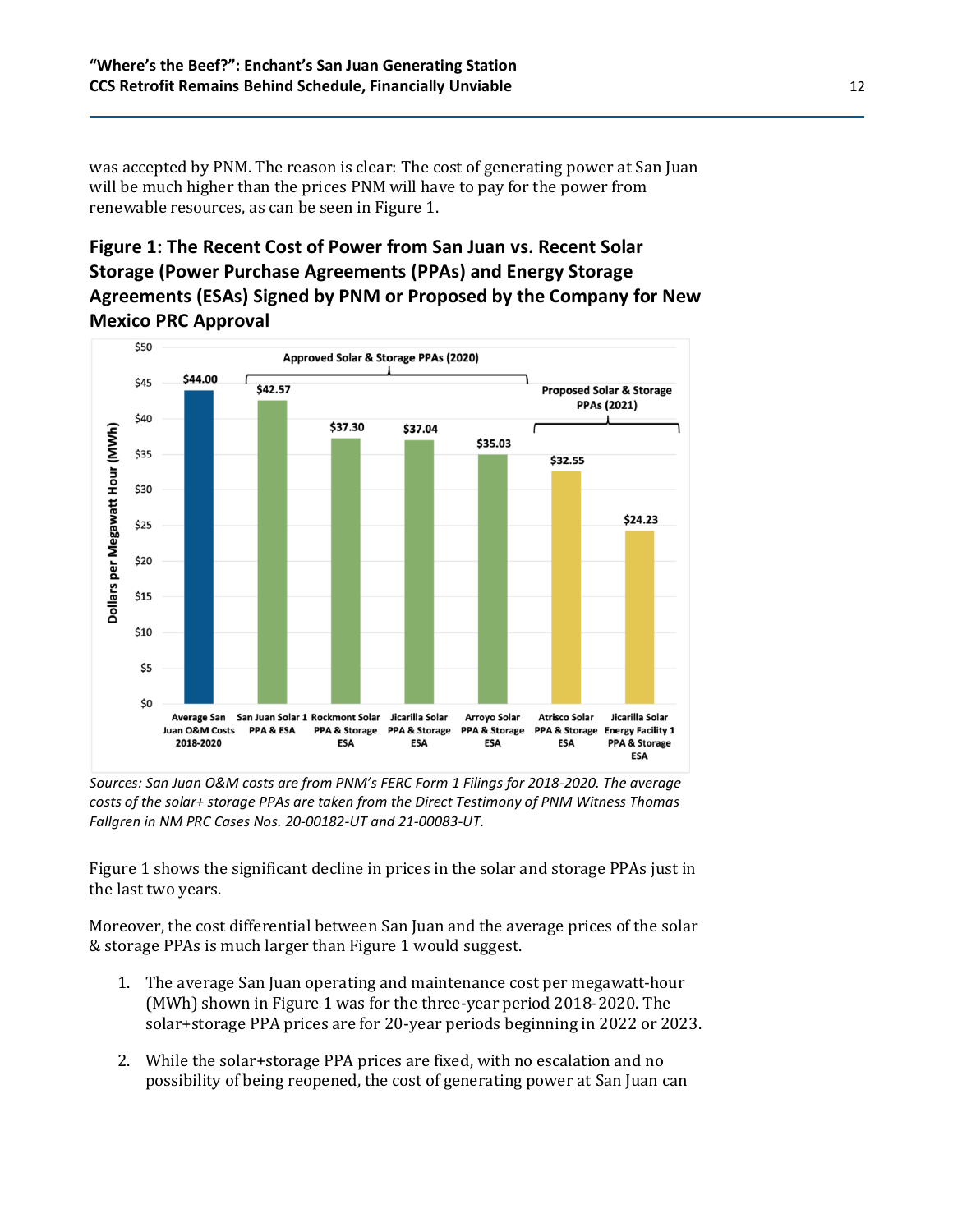be expected to increase substantially over time, as it has in the past.<sup>25</sup> This is especially true given that the two remaining units at San Juan already are 38 and 44 years old and can be expected to experience increasing costs and declining operating performance as they age further.

- 3. The San Juan operation and maintenance costs shown in Figure 1 do not include any costs related to the operation of the carbon capture island or the impact of the new parasitic load associated with that island on the cost of producing power at the plant.
- 4. Figure 1 does not reflect the cost of annual capital expenditures (capex) that are needed to keep coal-fired generators operating efficiently or that would be needed for the carbon capture island. The solar+storage PPAs do not expose customers to the risk of paying for similar capex.
- 5. The solar+storage PPAs also do not require PNM to pay for any fixed or variable administrative costs. Enchant and Farmington would have to cover these costs unless they could pass them along to potential San Juan power customers.

Most importantly, the two bars on the right of Figure 1, that is, the most recent solar+storage PPAs, have the lowest prices. This is not surprising given that solar PPA prices have been declining for years and battery storage prices are expected to follow the same downward trajectory.

Wind and solar generation in the western U.S. mountain and mainland Pacific coastal states have grown dramatically in recent years.

<sup>25</sup> New Mexico Public Regulation Commission. Direct Testimony of [Thomas G. Fallgren, Case No.](https://ieefa.org/wp-content/uploads/2020/10/Direct-Testimony-and-Exhibits-of-Thomas-G-Fallgren_sm.pdf)  [20-00182-UT.](https://ieefa.org/wp-content/uploads/2020/10/Direct-Testimony-and-Exhibits-of-Thomas-G-Fallgren_sm.pdf) September 28, 2020, p. 17.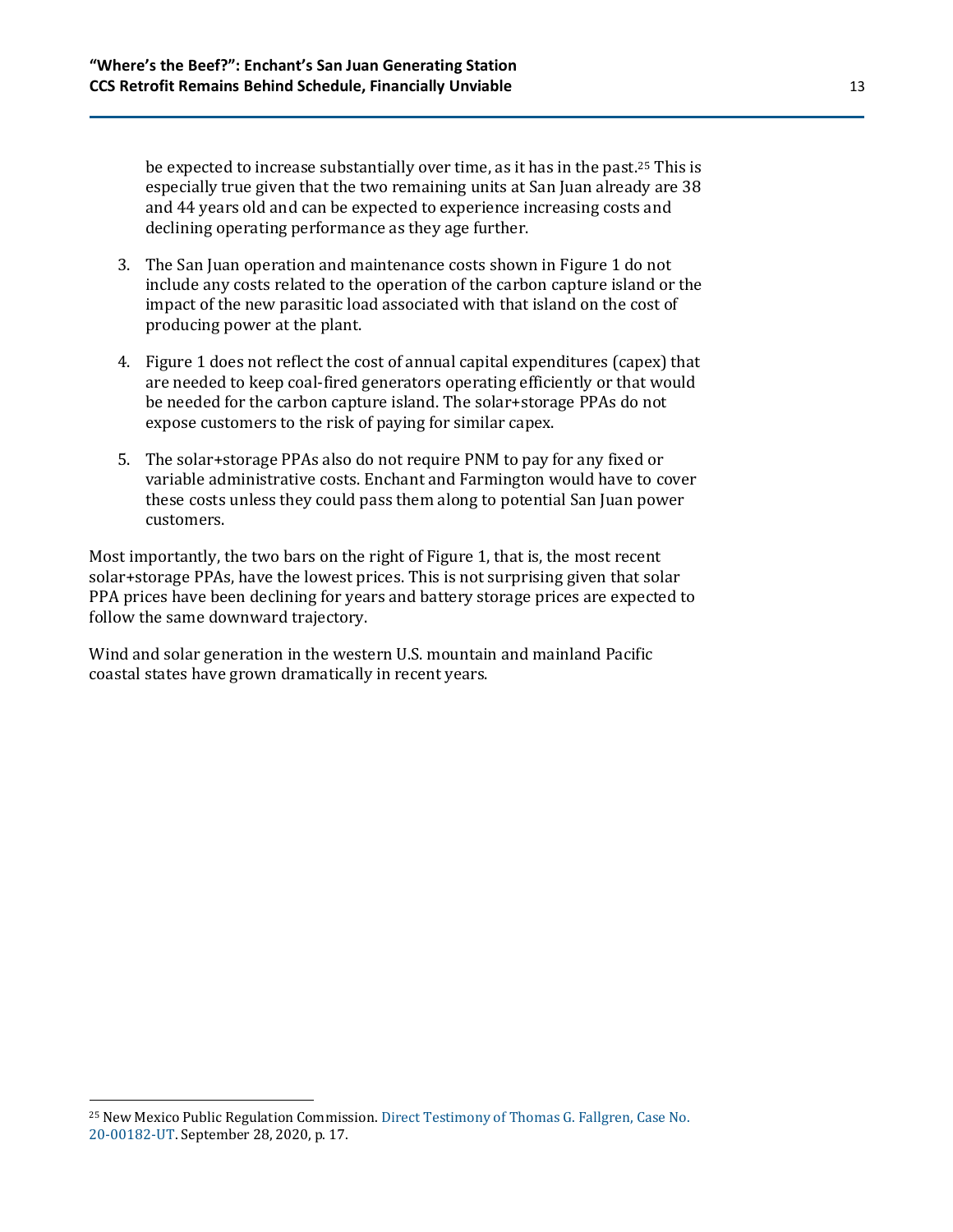

**Figure 2: Growth in Solar and Wind Generation in Western U.S. States**

And much more competition for San Juan from renewable generation and battery storage is coming regionally as states push utilities to boost their renewable generation and as energy markets favor the economic competitiveness of solar, wind and battery storage.

For example, Thomas Fallgren, a PNM witness who appeared in proceedings before the New Mexico Public Regulation Commission, has recently testified that last September, "PNM received 205 proposals representing, in aggregate, over 15,000 MW of generating capacity and over 9,200MW/30,000MWh of storage capacity in the following technologies: Solar PV, wind, battery storage, hybrid renewable plus battery, gas turbines, reciprocating gas engine generators and coal with carbon capture."<sup>26</sup> The overwhelming share of the generating capacity was most likely from renewable projects, with some from natural gas-fired facilities.

California mandates that 60% of electricity sales in 2030 come from renewable resources and that all the state's electricity come from carbon-free resources by

*Source: [EIA Electric Power Monthly data base.](https://www.eia.gov/electricity/monthly/)*

<sup>26</sup> New Mexico Public Regulation Commission[. Direct Testimony of Thomas G. Fallgren, NMPRC](https://www.pnm.com/documents/396023/24299017/6%29+Direct+Testimony+of+Thomas+G.+Fallgren.pdf/6bc9266e-142d-0118-b34f-38a78456029b?t=1617165107835)  [Case No. 21-00083-UT.](https://www.pnm.com/documents/396023/24299017/6%29+Direct+Testimony+of+Thomas+G.+Fallgren.pdf/6bc9266e-142d-0118-b34f-38a78456029b?t=1617165107835) January 8, 2021, p. 35.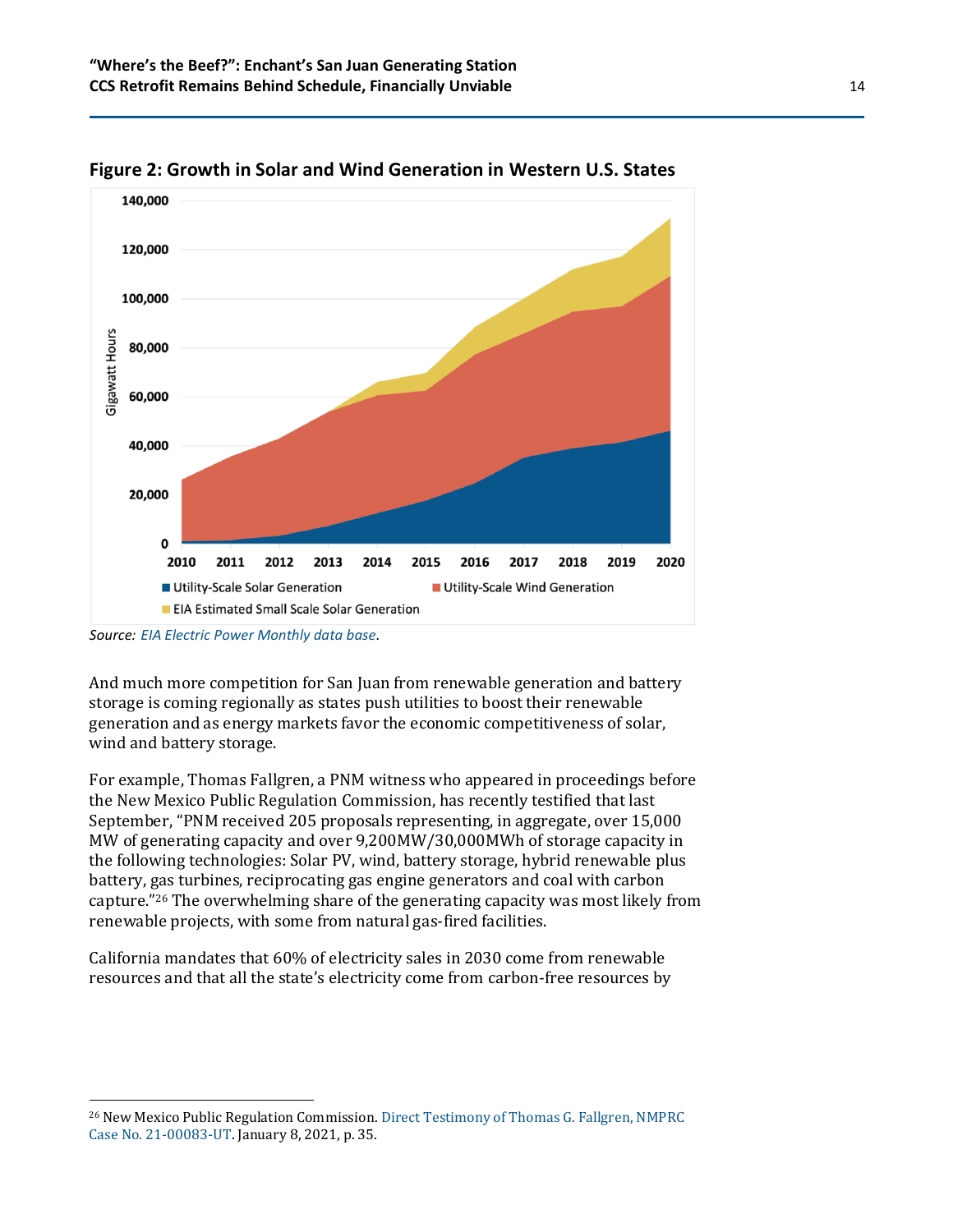2045.<sup>27</sup> As part of its transition to renewables, California is expected to add 2,260 MW of new solar and 1,168 MW of storage resources in 2021 alone.<sup>28</sup>

Colorado is pushing a roadmap to 100% renewable energy by 2040 and Nevada passed legislation last year requiring the state's utilities to meet a 50% renewable energy standard by 2030. In late 2019, the Nevada Public Utilities Commission approved NV Energy's Integrated Resource Plan that includes three solar projects totally nearly 1,200 MW and 590 MW of energy storage capacity, all of which is expected to be online by 2024.<sup>29</sup>

Even in states with less aggressive policy mandates, market pressure and cost concerns are forcing utilities to transition away from fossil fuel generation. For example, Arizona's Salt River Project (SRP) has announced plans to add 1,000 MW of new solar resources by 2025.<sup>30</sup> Similarly, Arizona Public Service's (APS) 2020 integrated resource plan (IRP) calls for adding 2,894 MW of capacity by the end of 2024—575 MW of demand-side management; 193 MW of demand response; 408 MW of distributed energy resources; 962 MW of renewable resources; and 750 MW of energy storage.<sup>31</sup> Also, Tucson Electric Power's (TEP) 2020 IRP adds 2,457 MW of new wind and solar resources, including 457MW coming online by 2021.<sup>32</sup>

It is impossible to imagine that an expensive and aging San Juan will be able to compete effectively against this tsunami of lower-cost demand-side projects, renewable resources and battery storage.

<sup>27</sup> California Public Utilities Commission. [Renewables Portfolio Standards Program.](https://www.cpuc.ca.gov/rps/) 2021.

<sup>&</sup>lt;sup>28</sup> S&P Global Market Intelligence. Outlook 2021: CAISO to add nearly 4 GW more capacity, mostly [solar, storage.](https://platform.marketintelligence.spglobal.com/web/client?auth=inherit#news/article?id=63327480&KeyProductLinkType=58&utm_source=MIAlerts&utm_medium=realtime-minewsresearch-newsfeature-electric%20utilities-data%20dispatch&utm_campaign=Alert_Email) May 3, 2021.

<sup>&</sup>lt;sup>29</sup> Greentech Media. [NV Energy Gets Green Light for Massive Solar-Battery Projects.](https://www.greentechmedia.com/articles/read/nv-energy-gets-green-light-for-massive-solar-battery-projects) December 5, 2019.

<sup>30</sup> Salt River Project[. SRP Plans 1,000 Megawatts of New Solar Energy by 2025.](https://www.srpnet.com/newsroom/releases/111518.aspx) November 15, 2018.

<sup>31</sup> Arizona Public Service Company. [Arizona Public Service Company's 2020 Integrated Resource](https://www.aps.com/-/media/APS/APSCOM-PDFs/About/Our-Company/Doing-business-with-us/Resource-Planning-and-Management/2020IntegratedResourcePlan062620.ashx?la=en&hash=24B8E082028B6DD7338D1E8DA41A1563)  [Plan.](https://www.aps.com/-/media/APS/APSCOM-PDFs/About/Our-Company/Doing-business-with-us/Resource-Planning-and-Management/2020IntegratedResourcePlan062620.ashx?la=en&hash=24B8E082028B6DD7338D1E8DA41A1563) June 26, 2020, p. 135.

<sup>32</sup> Tucson Electric Power[. TEP 2020 Integrated Resource Plan.](https://www.tep.com/tep-2020-integrated-resource-plan/) June 26, 2020.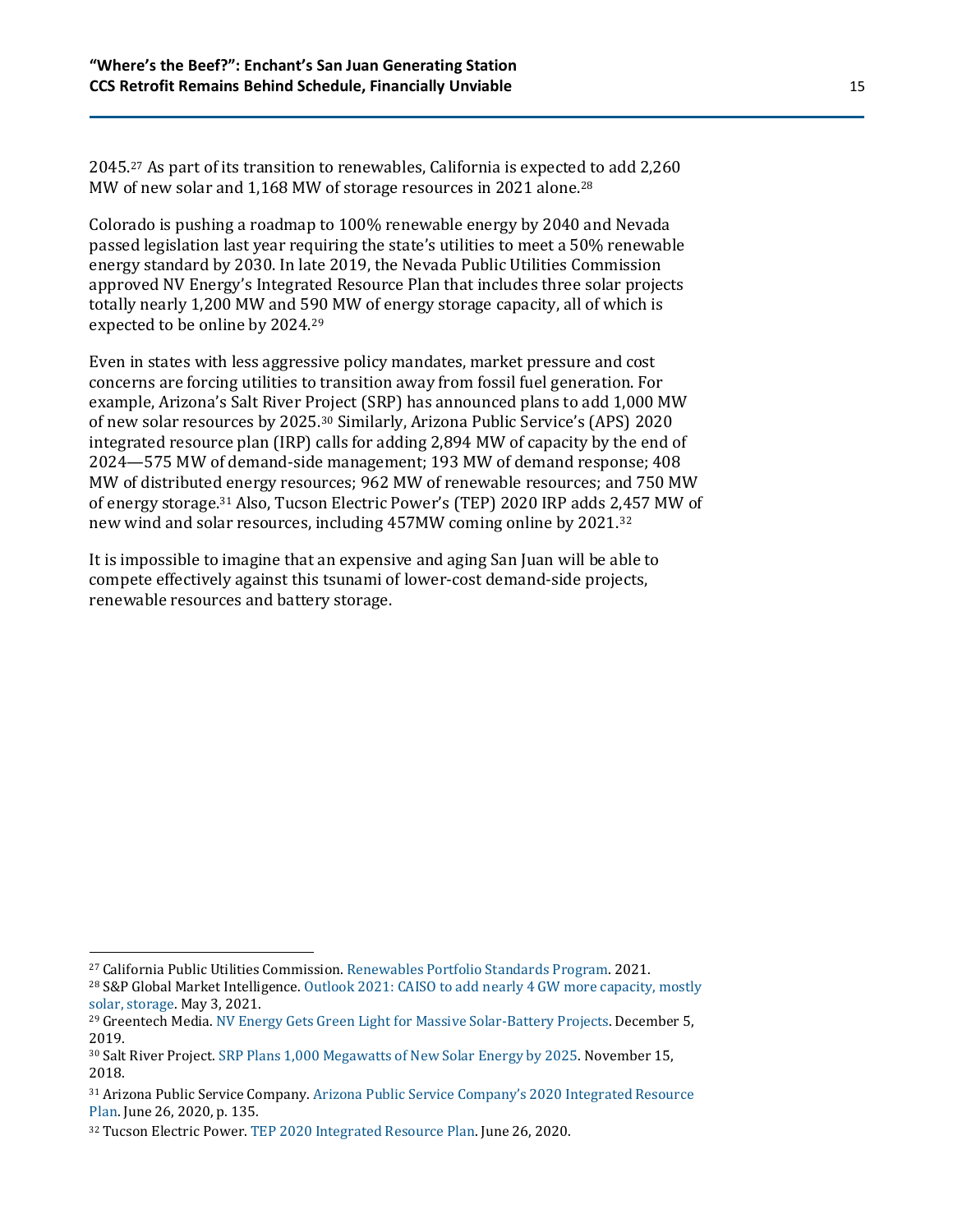# **There Is a Significant Risk San Juan Won't Be Able To Produce Enough CO<sup>2</sup> To Be Financially Viable**

Paradoxically, San Juan will have to produce more CO<sup>2</sup> after being retrofitted for carbon capture than it has in recent years. This is because the amount of  $CO<sub>2</sub>$  produced at a coal plant is directly related to how much it operates. Thus, Enchant will have an incentive to operate the plant as much as it can to produce as much capturable  $CO<sub>2</sub>$  as possible and maximize the number of federal 45Q tax credits they will be eligible to receive and their potential profits. They will do this even if it means that the retrofitted San Juan coal plant will displace carbon-free renewable resources.

**Paradoxically, San Juan will have to produce more CO<sup>2</sup> after being retrofitted for carbon capture.**

A power plant's capacity factor compares how much energy (in megawatt-hours) the plant produces in the month, year or series of years, with how many megawatthours it would have generated if it had operated at full power for all the hours in the period. A higher capacity (as a percentage) is better; a lower capacity factor is worse.

As with other proposed carbon capture projects, Enchant's business model critically depends on the assumption that, magically, after being retrofitted for carbon capture, San Juan will start to operate at an 85% annual capacity factor, or higher, which would be some 21 percentage points higher than the plant has operated in the last three years.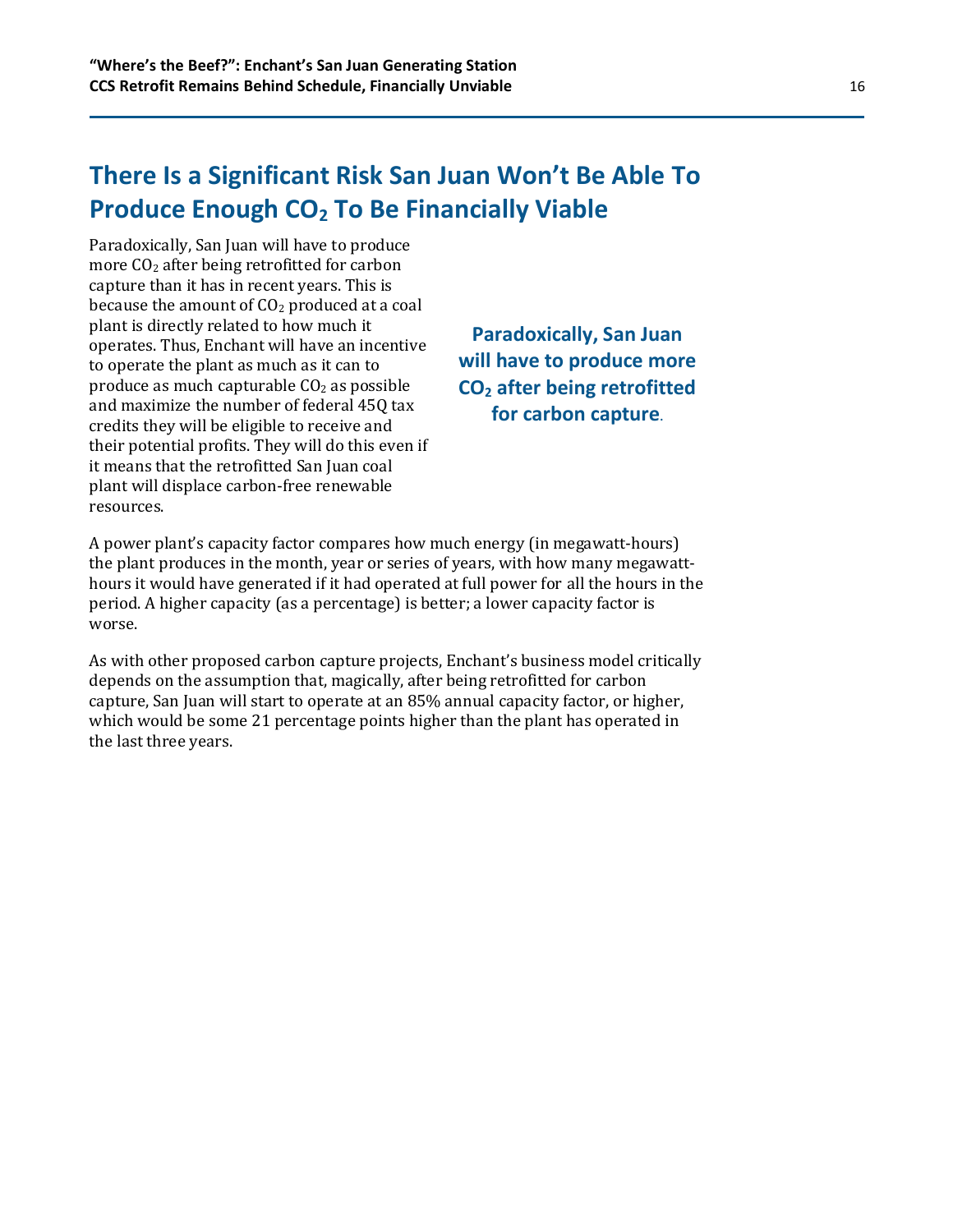

#### **Figure 3: San Juan's Recent Operating Performance vs. Enchant's Unrealistic Expectations for the Future**

*Source: EIA Form 923 data and the [Sargent & Lundy pre-feasibility study for the San Juan Carbon](https://www.enchantenergy.com/sargent-lundy-pre-feasibility-study/)  [Capture Project.](https://www.enchantenergy.com/sargent-lundy-pre-feasibility-study/)*

Regardless of what period you look at—the last three years, five years, or 10 years—San Juan's operating performance has been far lower than Enchant assumes it will achieve in future years after being retrofitted for carbon capture. In fact, San Juan Units 1 and 4, the two remaining units at the plant, have only achieved a combined 85% capacity factor in six individual months in the last five years and in a total of 12 individual months in the last 10 years.

If San Juan continues to operate about as well as it has in recent years, the financial viability of Enchant's proposed carbon capture project will be fatally undermined because the plant won't produce and capture enough  $CO<sub>2</sub>$ . The federal 45Q tax credit program is straightforward: The more  $CO<sub>2</sub>$  produced and then either stored or reused via EOR, the more money earned. In other words, the total number of credits that a company earns is a function of how much  $CO<sub>2</sub>$  it produces and how much of the  $CO<sub>2</sub>$  it produces is captured. The program currently allows a plant owner to earn tax credits for the first 12 years after the retrofit goes into service.

If a future San Juan does not achieve an average 85% capacity factor, Enchant will not have any hope of capturing the 5.8 million to 6.0 million metric tons of  $CO<sub>2</sub>$  a year that it needs for its plan to succeed.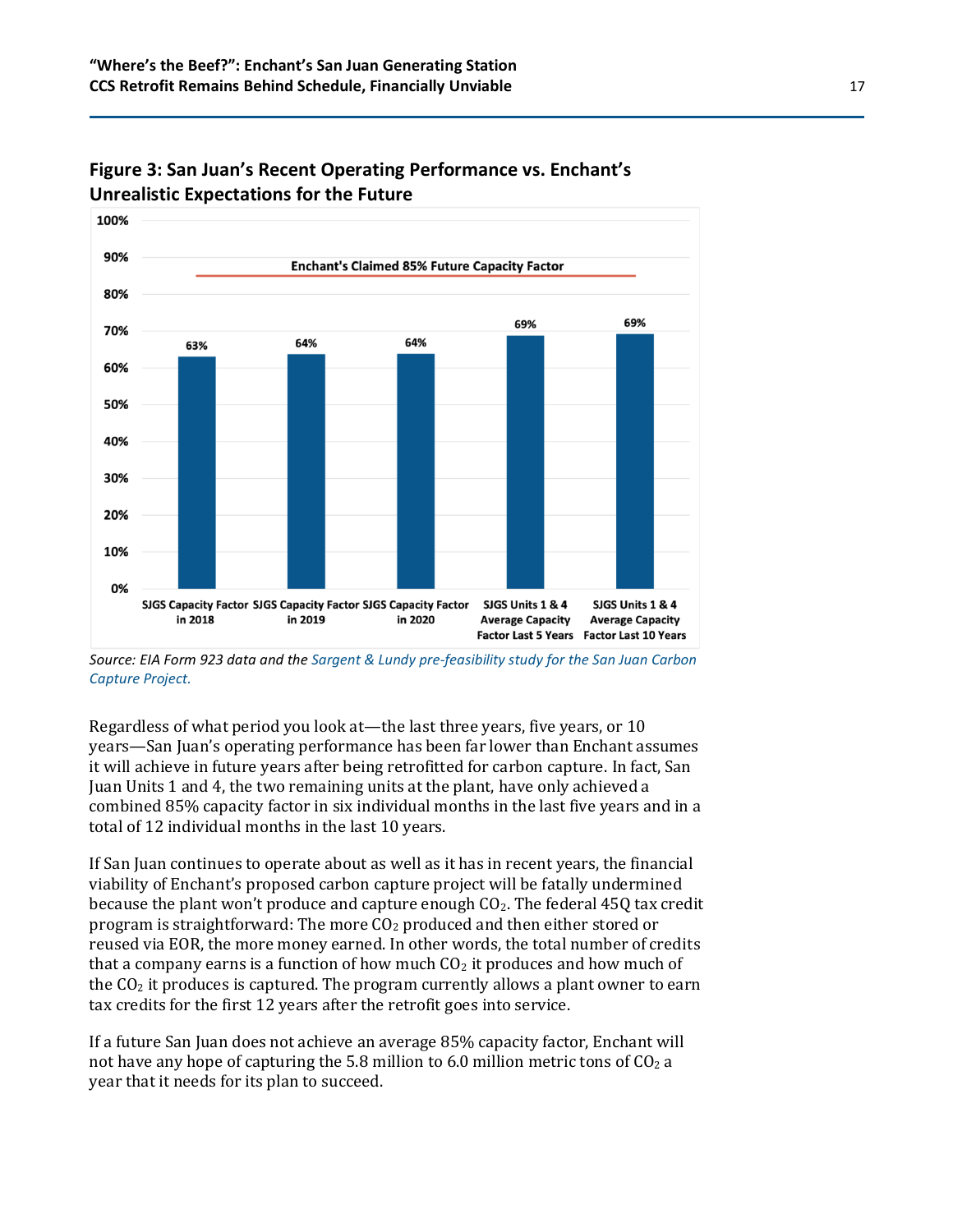### **The Experience at Petra Nova Undercuts Enchant's Claims That Carbon Capture Technology is Commercially Proven**

Proponents of carbon capture, including Enchant, claim without any supporting operational evidence that the technology has been proven and that proposed projects will be able to capture 90% or more of a plant's  $CO<sub>2</sub>$ emissions day in and day out over a 12-year period.<sup>33</sup> These claims bear little relationship to the performance to date at Petra Nova and Boundary Dam, the only two coal-fired carbon capture power plants in the world. After all, Petra Nova only operated for less than 3 ½ years, far less time than Enchant is projecting for its San Juan project. And Boundary Dam has only been capturing  $CO<sub>2</sub>$  for six and one-half years.

**Proponents of carbon capture claim without any supporting operational evidence that the technology has been proven.**

#### **Petra Nova Did Not Capture 90% of the CO<sup>2</sup> During Its Short Operating Life**

Petra Nova used the same carbon capture technology from Mitsubishi Heavy Industries America that Enchant plans to use at San Juan. Petra Nova was originally designed to capture at least 90% of the  $CO<sub>2</sub>$  from the flue gas in a 240MW slipstream from Parish Unit 8. Put another way, Petra Nova was expected to capture an average of 1.4 million metric tons (1.54 million short U.S. tons) each year, on average, or about 33% of the total annual emissions from Unit 8.<sup>34</sup> However, Petra Nova failed to achieve this goal, due to a series of operating problems, including some with its carbon capture technology.

In fact, Petra Nova captured only 3.54 million metric tons of  $CO<sub>2</sub>$  during its first three years of operation, or about 662,000 fewer than projected—despite the fact

<sup>33</sup> Enchant Energy/City of Farmington*, [op. cit.](https://www.co2conference.net/wp-content/uploads/2021/01/Enchant-Energy-EOR-Carbon-Management-Workshop-Presentation-forweb.pdf)*, p. 13. Similarly, Petra Nova has stated publicly that the facility achieves 90% capture of the processed fuel gas without seeing any actual operational data supporting this claim. See: Los Alamos National Laboratory. [Preliminary Assessment of Post](https://www.lanl.gov/science-innovation/science-programs/applied-energy-programs/_assets/docs/preliminary-technical-assessment-december2019.pdf)[combustion Capture of Carbon Dioxide At The San Juan Generating Station.](https://www.lanl.gov/science-innovation/science-programs/applied-energy-programs/_assets/docs/preliminary-technical-assessment-december2019.pdf) December 2019, pp. 9-11.

<sup>&</sup>lt;sup>34</sup> U.S. Department of Energy. [W.A. Parish Post-Combustion CO](https://www.osti.gov/biblio/1344080-parish-post-combustion-co2-capture-sequestration-project-final-public-design-report)<sub>2</sub> Capture and Sequestration [Project, Final Public Design Report.](https://www.osti.gov/biblio/1344080-parish-post-combustion-co2-capture-sequestration-project-final-public-design-report) February 17, 2017. Also: EIA. [Petra Nova is one of two carbon](https://www.eia.gov/todayinenergy/detail.php?id=33552)  [capture and sequestration power plants in the world.](https://www.eia.gov/todayinenergy/detail.php?id=33552) October 31, 2017. Also: U.S. Department of Energy. W.A. Parish Post-Combustion CO<sup>2</sup> [Capture and Sequestration Project Summary.](https://www.netl.doe.gov/sites/default/files/environmental-policy/deis-sept/EIS-0473D_Summary.pdf)  September 2012.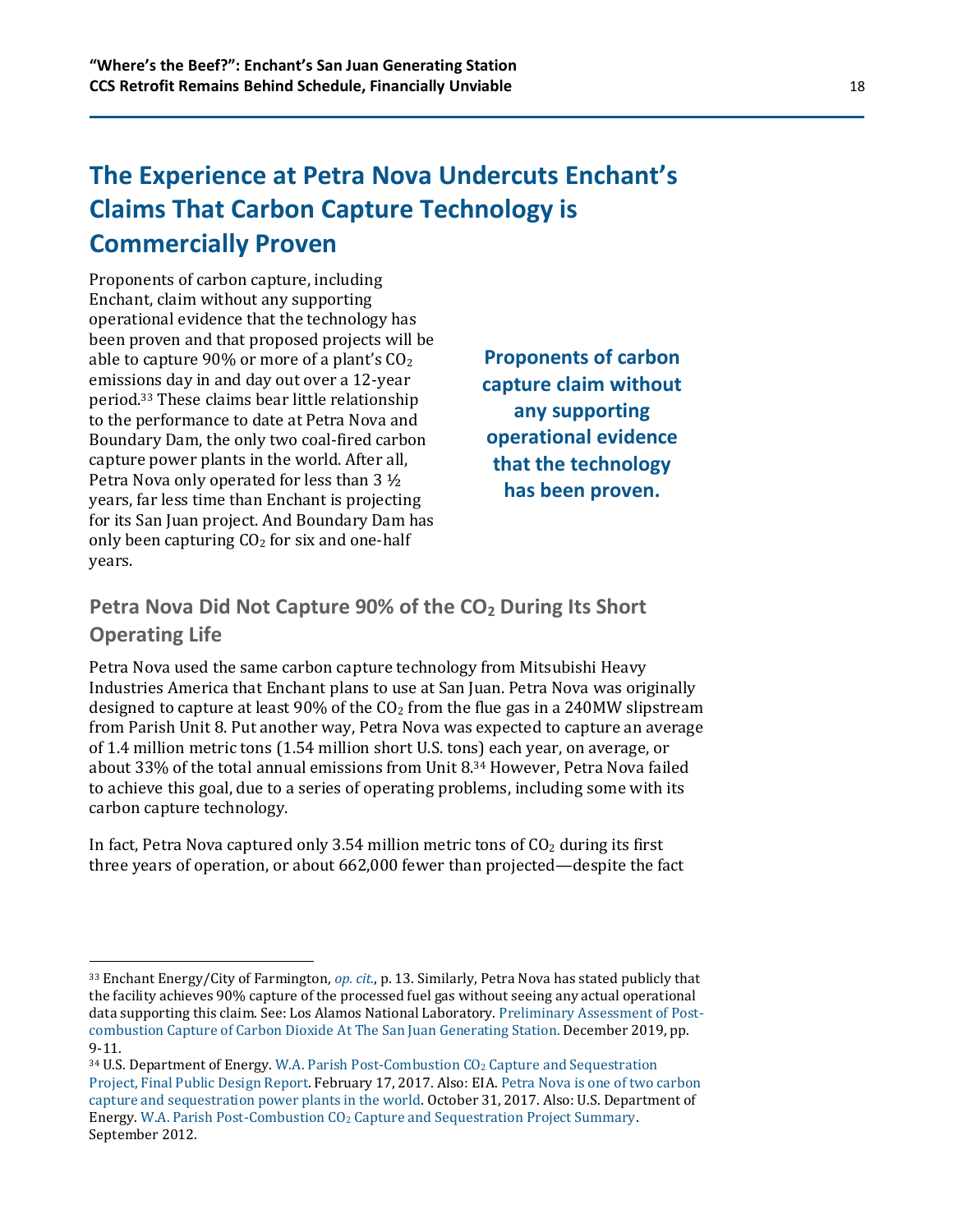that Parish Unit 8 actually generated more power and almost certainly produced more  $CO<sub>2</sub>$  than in previous years.<sup>35</sup>

Based on information in NRG's March 2020 Petra Nova report to the Department of Energy, it is clear that the project's actual  $CO<sub>2</sub>$  capture rate during this three-year period was in the range of 75%, not 90% (although it probably did achieve 90% capture on an intermittent basis).<sup>36</sup> That certainly does not establish that carbon capture has been "proven" or "demonstrated" over the long term.

This 75% range for Petra Nova's capture rate also does not reflect the  $CO<sub>2</sub>$  emissions from the combustion turbine that provided the power needed to run the project's carbon capture systems. When those are included, Petra Nova's effective  $CO<sub>2</sub>$ capture rate drops to somewhere in the range of 60% or lower.

In addition to assuming that San Juan would capture 90% or more of the  $CO<sub>2</sub>$  it produces, Enchant claims that the plant will operate at an 85% annual capacity factor after it is retrofitted. This would be far better (a) than the plant has performed in recent years and (b) Petra Nova operated before it was mothballed at the start of May 2020.

In fact, during its first three years of operation (the only period for which outage data is available), Petra Nova experienced some 356 full days (including equivalent full days) of unplanned outages due to issues with the carbon capture facility, the dedicated combustion turbine that powered the capture facility, the plant from which Petra Nova was capturing  $CO<sub>2</sub>$  (W.A. Parish Unit 8), the  $CO<sub>2</sub>$  pipeline, the oil field where the captured  $CO<sub>2</sub>$  was used for EOR and the weather.<sup>37</sup> These are the types of outages that any carbon capture project like Enchant's can be expected to experience. Petra Nova also was shut down for 52 days of planned outages. This suggests that the full Petra Nova carbon capture system had an effective capacity factor of about 63% from 2017 to 2019, far lower than the 85% capacity factor that Enchant assumes a retrofitted San Juan will achieve.

<sup>35</sup> Parish Unit 8's annual capacity factor rose from 68% in the two years before the start of operations at Petra Nova to 72% in the three-year period 2017-2019 after Petra Nova began capturing CO<sub>2</sub>.

<sup>36</sup> U.S. Department of Energy. W.A. Parish Post-Combustion CO<sup>2</sup> [Capture and Sequestration](https://www.osti.gov/servlets/purl/1608572)  [Demonstration Project, Final Technical Report.](https://www.osti.gov/servlets/purl/1608572) March 31, 2020, p. 47.

<sup>37</sup> U.S. Department of Energy, *[op. cit.](https://www.osti.gov/servlets/purl/1608572)*, p. 41.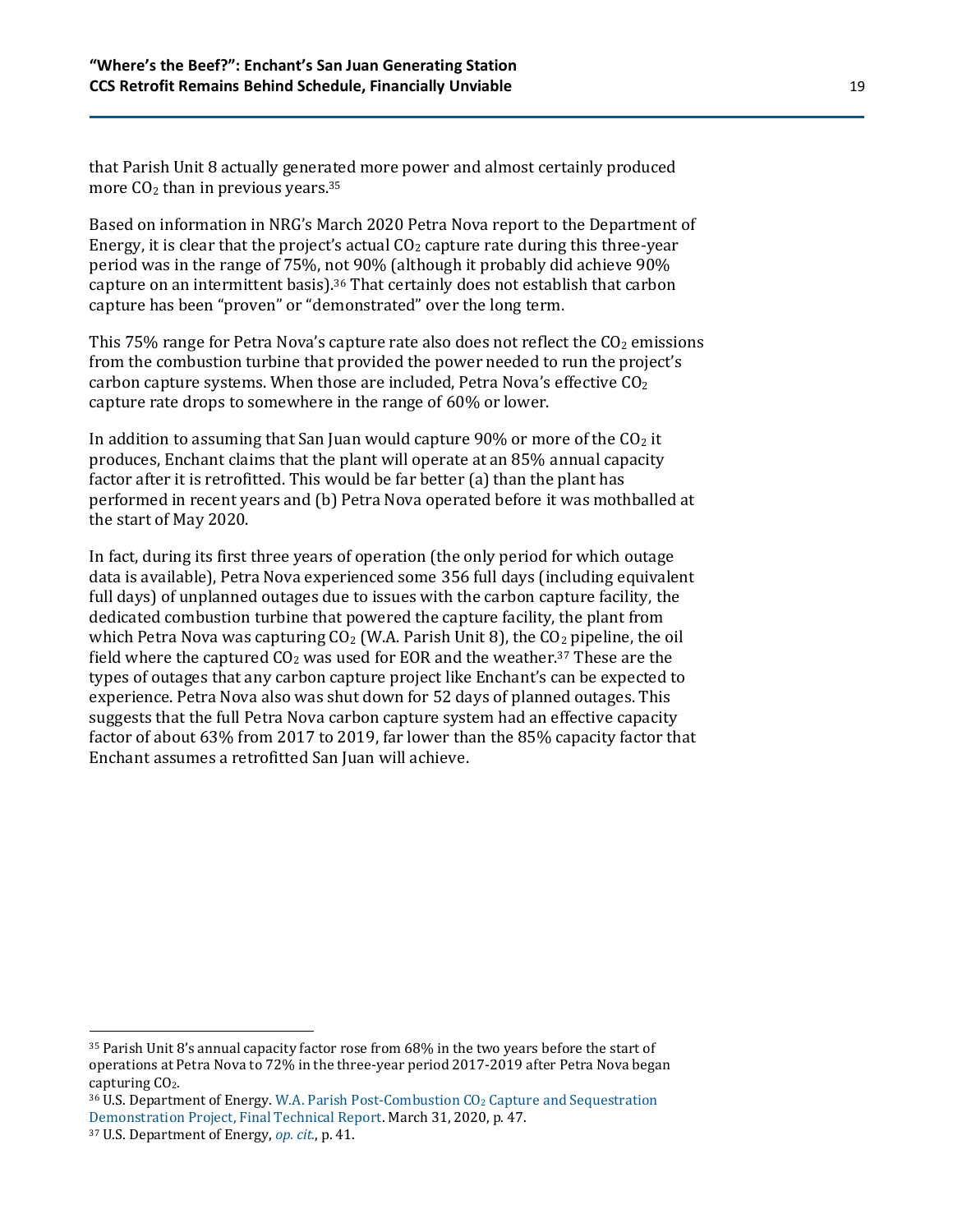#### **The Mothballed Petra Nova Project Also Shows the Financial Risk of Relying on Revenues From Enhanced Oil Recovery**

Enchant is betting that  $CO<sub>2</sub>$  sales for EOR activities will account for 20% of the project's revenues, with another 40% coming from the existing federal 45Q tax credits.<sup>38</sup> But this may be difficult if not impossible to achieve, given the market uncertainties associated with using captured  $CO<sub>2</sub>$  for EOR.

NRG originally said the  $CO<sub>2</sub>$  captured at Petra Nova would be used to increase oil production at its West Ranch field to 15,000 barrels/day (b/d) from less than 1,000 b/d. However, daily production from the beginning of 2017 through the mothballing of the plant on May 1, 2020, only rarely topped 5,000 b/d.

On July 28, 2020, NRG, the operator and 50% owner of Petra Nova, announced it had suspended the capture of  $CO<sub>2</sub>$  and mothballed the project due to low oil prices. NRG's announcement must represent a flashing red warning sign for anyone considering retrofitting a coal plant for carbon capture or investing in such a project due to the significant market risks associated with using captured  $CO<sub>2</sub>$  for EOR.

But even before NRG's announcement, it was clear that the Petra Nova project has not been as profitable as NRG expected, if it has been profitable at all. By the time the project was mothballed in July 2020, the company already had taken impairments of almost all its \$300 million equity investment in its subsidiary Petra Nova Parish Holdings.

In fact, in the four years before Petra Nova was mothballed, NRG had recorded three separate impairment charges related to the plant and Petra Nova Parish Holdings, the subsidiary that operates the facility. These charges totalled \$310 million.

The first charge, taken in 2016 before the project was even complete, was \$140 million. At the time, NRG cited declining oil prices. <sup>39</sup> NRG took a second impairment of \$69 million in its investment in Petra Nova in 2017 based on a revised view of oil production expectations.<sup>40</sup> The last impairment, for \$101 million, was taken in 2019.<sup>41</sup>

**Given the inherent volatility of oil prices and current futures prices, the project may not be financially viable.**

The profitability of retrofitting San Juan for carbon capture and using the captured  $CO<sub>2</sub>$  for EOR will be affected by actual and expected oil prices and by the competition

<sup>38</sup> [Power](https://www.enchantenergy.com/enchant-tests-investor-appetite-for-ccs-with-equity-raise/) Finance & Risk, *[op. cit.](http://www.powerfinancerisk.com/Article/3948433/Enchant-tests-investor-appetite-for-CCS-with-equity-raise.html)*

<sup>39</sup> NRG Energy, Inc. [Form](https://investors.nrg.com/node/25486/html) 10-K. February 28, 2017.

<sup>40</sup> NRG Energy, Inc. [Form](https://investors.nrg.com/static-files/7f12dcd9-bc0b-40c7-87aa-78f8616d663e) 10-K. March 1, 2018.

<sup>41</sup> NRG Energy, Inc. [Form](https://investors.nrg.com/static-files/961540bb-0ba2-4b4a-968e-b49c5dc59977) 10-K. February 27, 2020.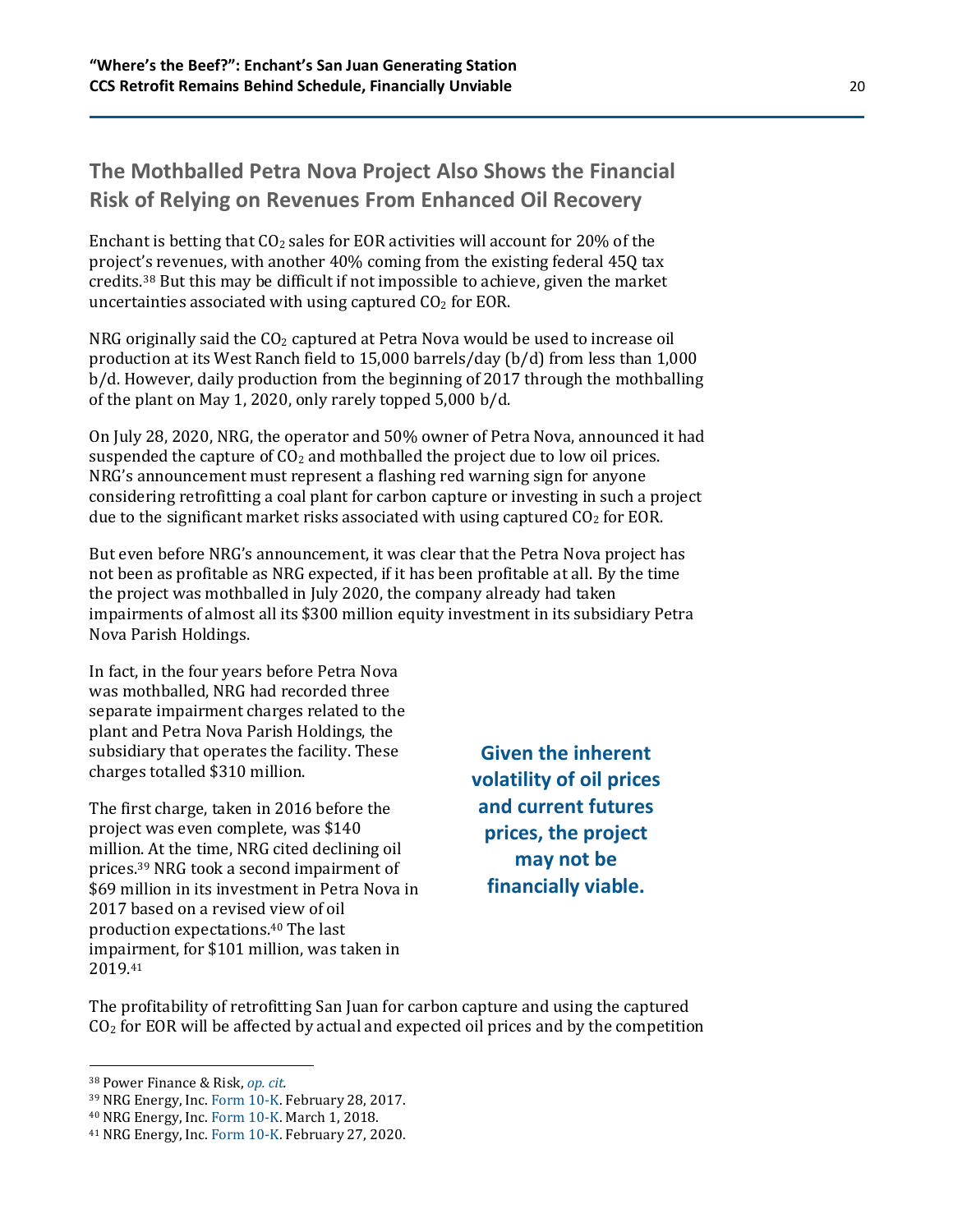among different  $CO<sub>2</sub>$  sources. Given the inherent volatility of oil prices and current futures prices, the project may not be financially viable despite Enchant's claims.

#### **The Boundary Dam Carbon Capture Project Also Has Failed To Capture 90% of the CO<sup>2</sup> it Produces**

Boundary Dam 3 is now the only other coal-fired power plant in the world that captures  $CO<sub>2</sub>$  although it does not use the same capture technology that Petra Nova used and that Enchant says it will use at San Juan. When it went into service in October 2014, SaskPower projected that Boundary Dam 3 would capture 1 million metric tons of  $CO<sub>2</sub>$  each year. However, the plant has only captured an average of slightly more than 615,000 metric tons annually.

Data published by SaskPower suggests that Boundary Dam 3's average  $CO<sub>2</sub>$  capture rate in the six-year-plus period between October 2014 and March 2021 fell somewhere around 48% to 50%. 42

# **Contrary to Enchant's Claims, the Cost of Capturing CO<sup>2</sup> Has Not Declined by 30% Since Petra Nova and 65% Since the Boundary Dam Project**

Without providing any supporting evidence, Enchant has claimed that the cost of  $CO<sub>2</sub>$  capture has decreased by 30% since Petra Nova and 65% since the Boundary Dam project.<sup>43</sup>

Proponents of carbon capture use a chart from the Global CCS Institute's *2019 Global CCS Status Report* to show that there are declining costs associated with carbon capture technology maturation based on "industry reports that show a downward trend in coal technology costs." This chart is reproduced below as Figure 4.

<sup>42</sup> SaskPower. [BD3 Status Update: March 2021.](https://www.saskpower.com/about-us/our-company/blog/2021/bd3-status-update-march-2021) April 14, 2021.

<sup>43</sup> Enchant Energy/City of Farmington*, [op. cit.](https://www.co2conference.net/wp-content/uploads/2021/01/Enchant-Energy-EOR-Carbon-Management-Workshop-Presentation-forweb.pdf)*, p. 7.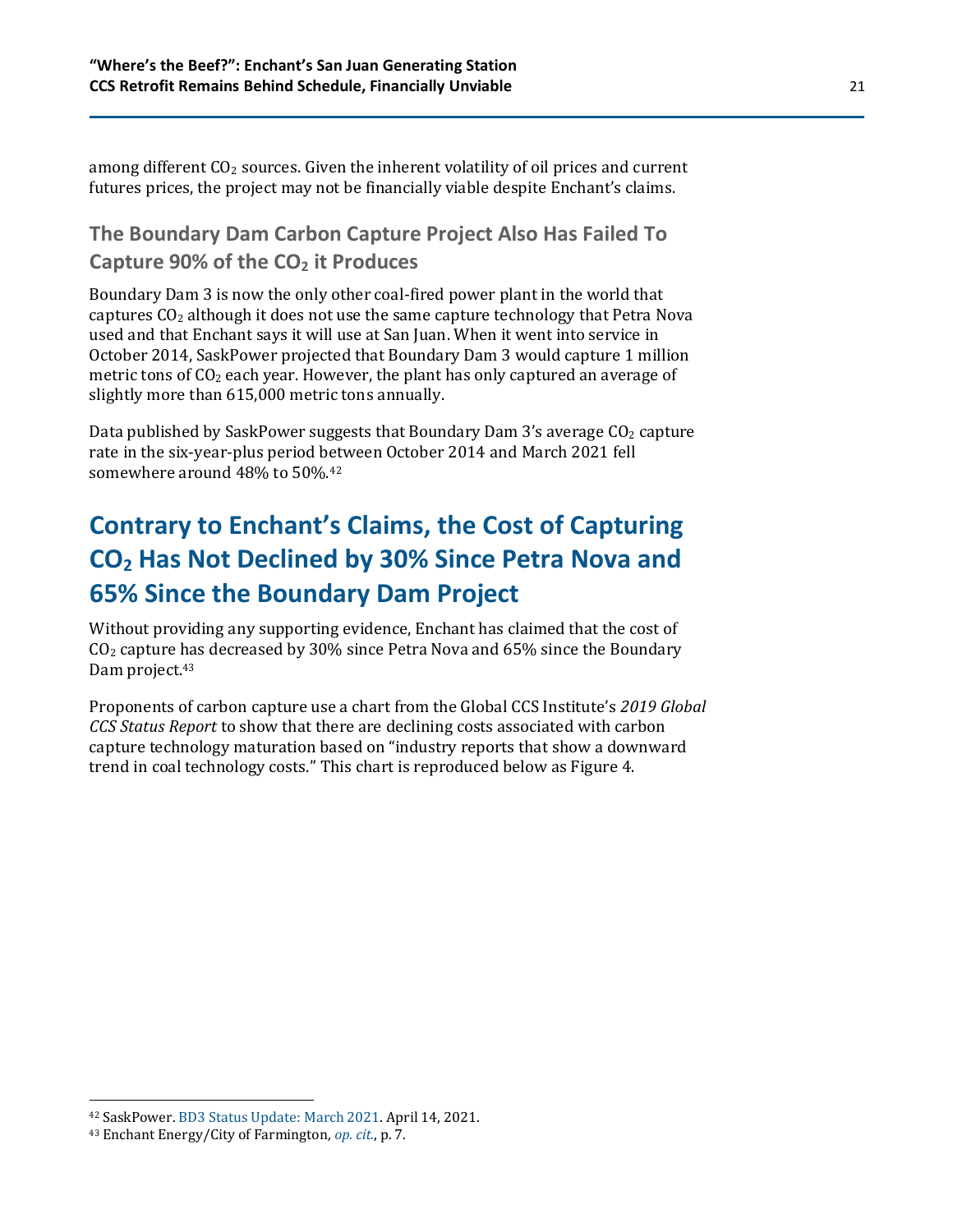

#### **Figure 4: Misleading Claim of Downward Trend in Carbon Capture Costs**

*Source: IEA Clean Coal Centre - [Carbon Capture Utilisation and Storage -](https://www.iea-coal.org/report/carbon-capture-utilisation-and-storage-status-barriers-and-potential-ccc-304/) Status, Barriers and [Potential,](https://www.iea-coal.org/report/carbon-capture-utilisation-and-storage-status-barriers-and-potential-ccc-304/) Greg Kelsall, July 2020, p. 12.*

Unfortunately, this figure is misleading in several ways and paints a false picture of carbon capture costs.

First, the only two potentially accurate capture costs shown in Figure 4 are the \$60 to \$65 cost for Petra Nova and the \$100-plus cost for Boundary Dam. We say "potentially actual" because no actual operating costs have been released for Petra Nova or Boundary Dam 3. All the other carbon capture costs shown in the figure are merely estimates either for past projects that have not been built or for future projects that have not been built yet and may never be built.

Consequently, Figure 4 really only shows that proponents of future carbon capture projects are forecasting or assuming that the cost of capturing  $CO<sub>2</sub>$  at their projects will be lower than what they think Boundary Dam and Petra Nova have cost. But there is no hard construction and operating cost experience to back up their assumptions and, as such, there is no declining trend in the cost of carbon capture, as Figure 4 misleadingly implies.

Second, the range of costs shown for the various projects in Figure 4 are levelized costs of capturing carbon that in all, or at best, nearly all cases also are merely based on estimates and do not represent actual operating cost data.

Third, the levelized costs shown in Figure 4 assume that each project achieves an 85% capacity factor. In reality, Petra Nova only achieved only about a 63% capacity factor during the years 2017-2019. There has been no public information that we have seen on the actual operating performance of Boundary Dam Unit 3 since it was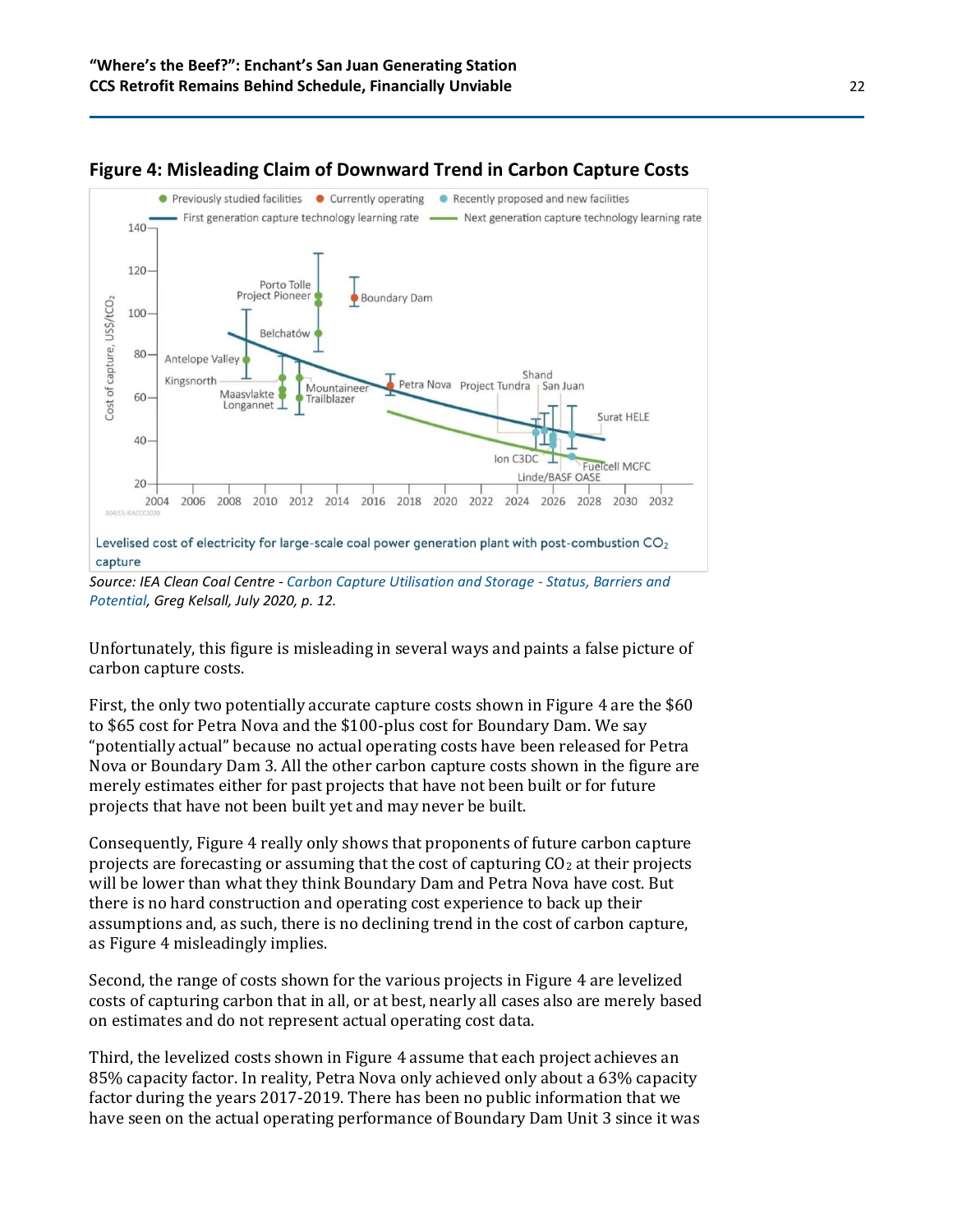retrofitted for carbon capture, but it is clear from monthly operating reports published by SaskPower that it has not come close to an 85% capacity factor. Consequently, the actual levelized cost of carbon capture at both facilities is likely higher (and probably significantly higher) than this figure suggests.

Any EOR activity also would require the permitting and the construction of a 28 mile pipeline to transport the  $CO<sub>2</sub>$  from San Juan to the Cortez pipeline owned by Kinder Morgan, which would then transport the captured gas to the Permian Basin.

The current uncertainty about EOR is not unique. For example, a November 2018 IEA report noted that there had been an 18 percent decline in oil production from North American EOR between 2014 and 2018.<sup>44</sup> The report cited several obstacles that have hindered EOR, pointing in particular to its cost disadvantage versus fracking.

#### **The current uncertainty about EOR is not unique.**

# **Uncertainties Cloud the Outlook for Geologic Storage of Any CO<sup>2</sup> Captured at San Juan**

Although the upheaval in the oil and gas sector makes geologic storage appear less risky, there are plenty of potential pitfalls with this option as well.

Most importantly, there is no firm public data on the costs of compressing, transporting, injecting and monitoring the  $CO<sub>2</sub>$ . Given the substantial costs for capturing the carbon in the first place, carbon sequestration-related costs need to be as low as possible to keep the project's overall costs in bounds. Unfortunately for Enchant and developers of other  $CO<sub>2</sub>$  sequestration projects, such costs may be higher than anticipated. In 2020 congressional testimony, former Energy Secretary Ernest Moniz told the Senate Energy and Natural Resources Committee: "While the geologic capacity is available and the technology is known, there are economic and social challenges. The costs of drilling, compressing, injecting and monitoring are estimated to be in the range of \$20-\$25 per ton of  $CO<sub>2</sub>$ ."<sup>45</sup>

If the costs of geologic storage are anywhere near that high, Enchant's project and similar sequestration-based  $CO<sub>2</sub>$  capture projects simply will have no chance of funding their initiatives via the \$50-per-ton tax credit, forcing additional costs onto investors or the companies involved.

<sup>44</sup> IEA. [Whatever happened to enhanced oil recovery?](https://www.iea.org/commentaries/whatever-happened-to-enhanced-oil-recovery) November 28, 2018.

 $45$  Energy Futures Initiative. Statement for the Record, Ernest J. Moniz,  $13<sup>th</sup>$  Secretary of Energy, Before [the Senate Energy and Natural Resources Committee.](https://www.energy.senate.gov/public/index.cfm/files/serve?File_id=B4D86286-AA5A-45C6-93B7-07D4F3791B0D) July 28, 2020, p. 8.